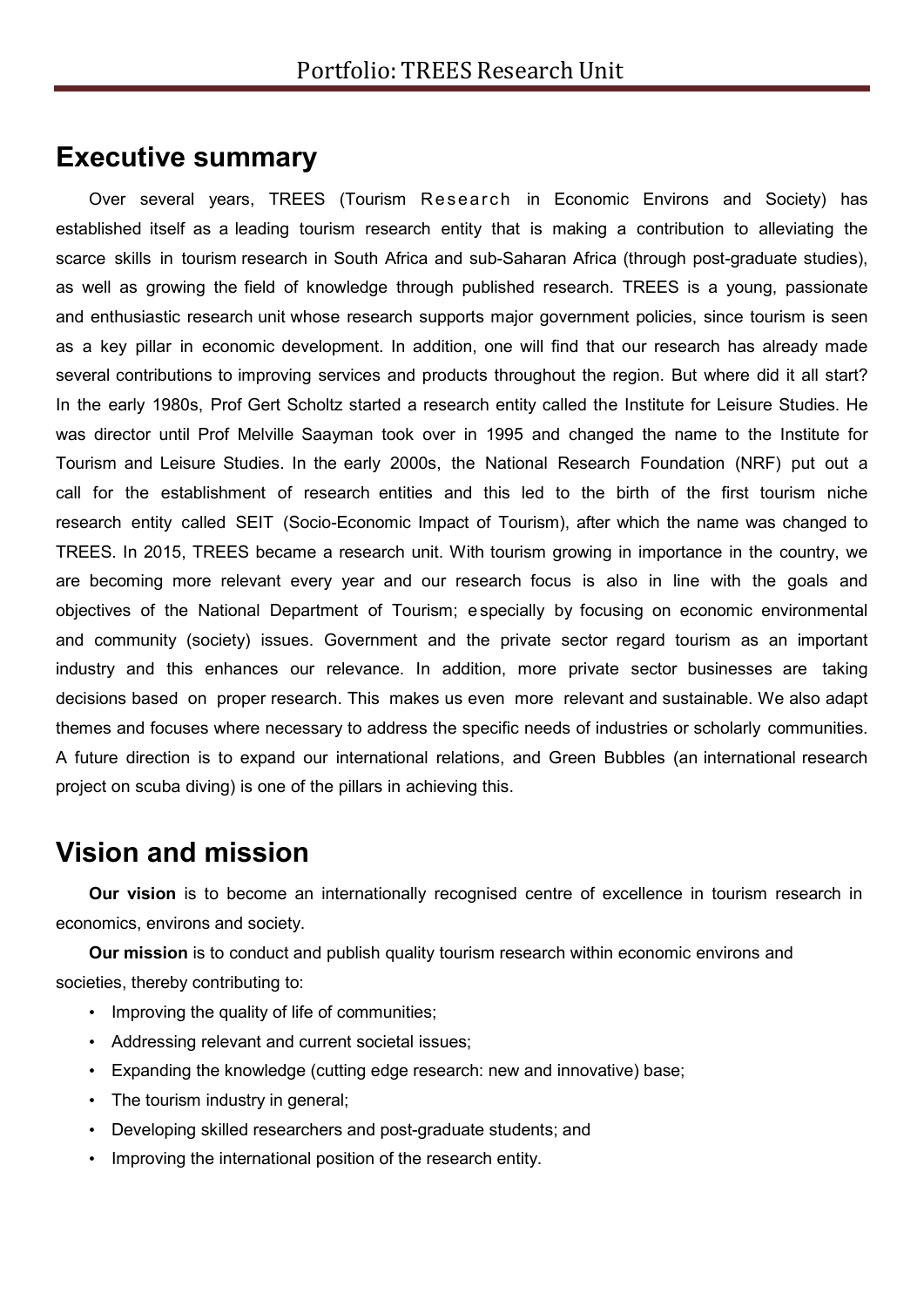### **Our values are:**

- Quality;
- Ethically sound;
- Honesty;
- Respectability;
- Integrity and
- Scientific vigour.

# **Research entity description**

TREES has a strong team consisting of ten primary researchers and one secondary researcher of whom four hold National Research Foundation (NRF) ratings, indicating recognised researchers by the international research community. Currently, the programme has six full professors, two associate professors and three senior lecturers. All our researchers have PhD degrees and collectively work towards our ultimate vision, which is to become a centre of excellence.

TREES is located in the Faculty of Economic and Management Sciences at the Potchefstroom Campus of North-West University. Three programmes have been identified to form the primary pillars of research, namely economic, social and environmental. Most of the research is applied at events, local and regional authorities, resorts, conservation activities, game farms and South Africa as a destination.

### **RECOGNITION AND AWARDS**

- Prof Melville Saayman was awarded by the Faculty as best senior researcher of the year in 2014 in the Faculty for the sixth consecutive year. Three of these years he won NWU researcher of the year award in the Faculty.
- Prof Martinette Kruger was awarded the best junior researcher of NWU for three consecutive years (2012-2014)
- Prof Melville Saayman published his 100<sup>th</sup> peer-reviewed article in 2013.
- Prof Andrea Saayman was awarded the second runner up in the 'Women in Science 2011' in the 'Young Women in Social Science category' and published her 50<sup>th</sup> peer-reviewed article in 2013.
- Prof Elmarie Slabbert was second runner up in the 'Women in Science 2013' in the 'Young Women category'.
- TREES hosted a Tourism Day celebration on 25-26 September 2013 on behalf of Minister M van Schalkwyk.
- Prof Martinette Kruger won the ABSA award (now the Vice Chancellor's Medal) as best master's student.
- Dr Pierre-André Viviers and Dr Karin Botha were the study leaders for the best Master of Commerce student at the NWU who was awarded the Vice-Chancellor's Medal in 2014.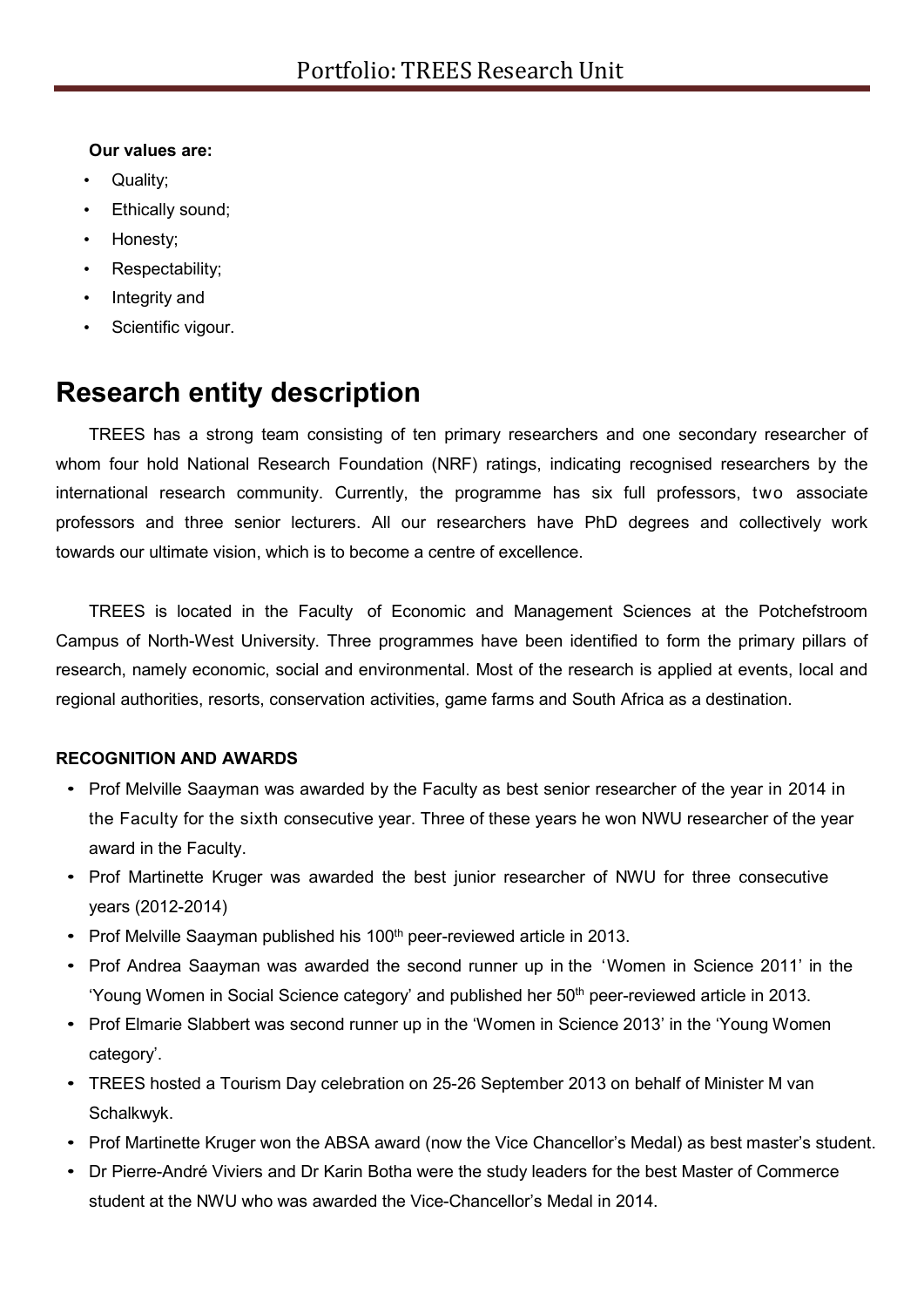- Prof Elmarie Slabbert, Dr Pierre-André Viviers and Dr Karin Botha received the award for Best Environmental Conference Abstract at the International Conference on Events held in Bournemouth, England in 2013.
- Prof Melville Saayman, Prof Martinette Kruger and Dr Karin Botha received the 3<sup>rd</sup> Best Conference Paper in Effective Sustainable Tourism Management at the Global Sustainable Tourism International Conference held in Nelspruit, South Africa in 2010.
- Dr Karin Botha received two A-rated ITEA Awards (Institutional Teaching Excellence Award) at the NWU, Potchefstroom Campus in 2008 and 2012.
- Dr Pierre-André Viviers received two A-rated ITEA Awards (Institutional Teaching Excellence Award) at the NWU, Potchefstroom Campus in 2007 and 2012.
- Prof Peet van der Merwe was named the best presenter in the "Open category" and best "Overall presentation" at the 2009 South Africa Wildlife Management Association (SAWMA) Symposium held at Thaba 'Nchu Black Mountain Hotel, 13-16 September 2009.
- Prof Elmarie Slabbert has been president of SAIMS (South Africa Institution of Management Science) since 2104.
- Miss Anzelle Vorstman, a BCom Tourism Management graduate from the North-West University (Potchefstroom Campus), won first place in the internationally acclaimed IMEX-MPI-MCI Future Leaders Forum International University Challenge held in Frankfurt.
- Miss Esmarie Myburgh won the Chancellor's Medal for best master's student of 2015.
- Prof Elmarie Slabbert has been appointed to serve on the advisory committee of the Minister Research Forum.
- Prof Melville Saayman has been appointed by the MEC to serve on the panel to develop a Provincial Tourism Sector Strategy.

# **RESEARCH PARTNERSHIPS AND COLLABORATION**

The involvement of distinguished professors and extraordinary professors has an important contribution to the total overall output of TREES. The main advantage lies in the interaction between these recognised scholars with staff members, along with the training and workshops they offer and their knowledge on a variety of research issues.

- CATHSSETA (Culture, Art, Tourism, Hospitality and Sport Education and Training Authority, is the Sector Education and Training Authority (SETA)) – two-year contract for M & PhD student bursaries and internships.
- Memorandum of Understanding (MoUs) with international universities in Russia (Saint Petersburg State University, St Petersburg), Germany (University of Applied Sciences, Heide), France (The University of Angers, Loire Valley), Slovakia (University of Cyril, Skopje) and Switzerland (University of Applied Sciences, Chur). These MoUs facilitate the exchange of personnel and students and create platforms for collaborative research.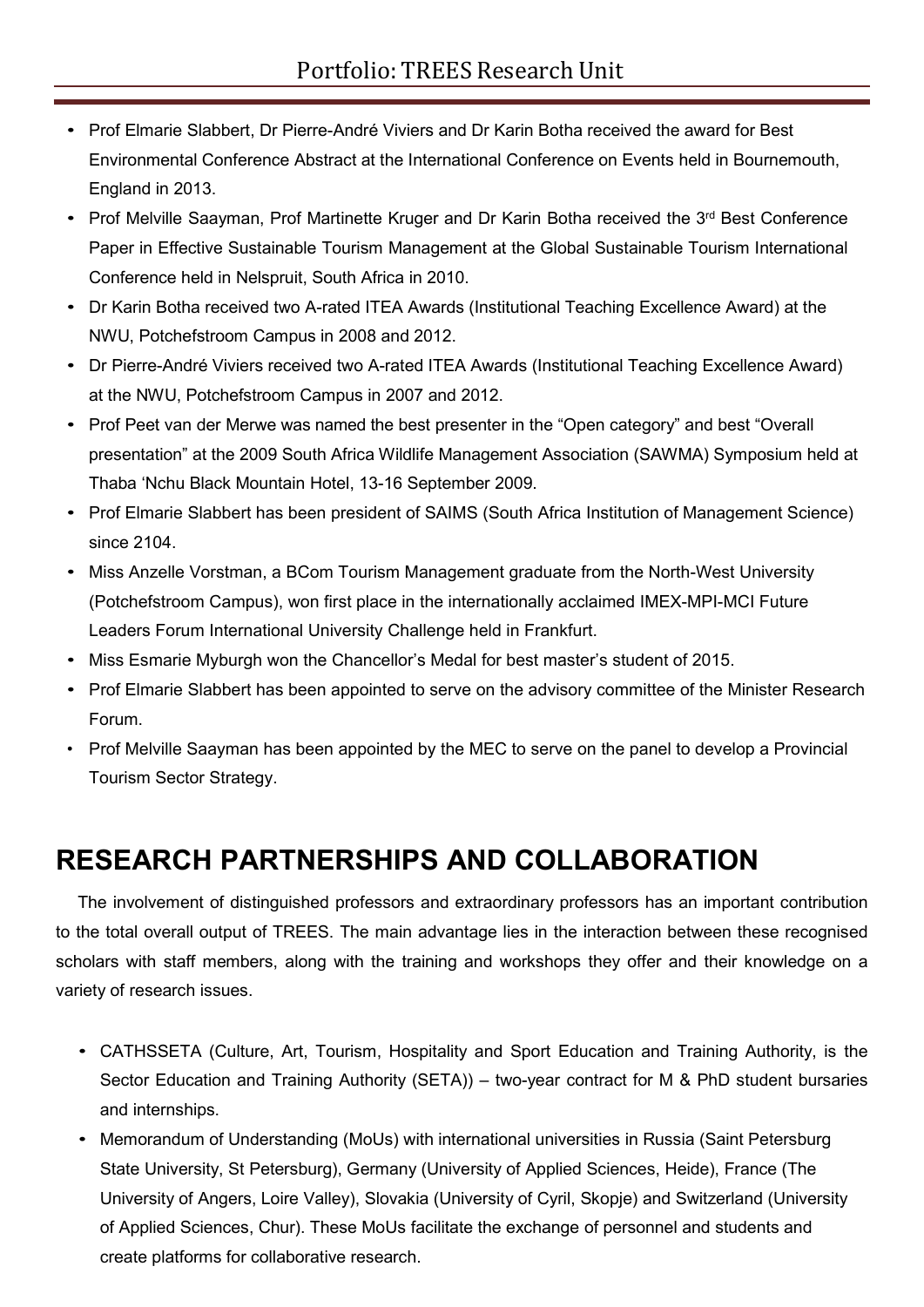- MoU with North West Parks and Tourism Board, Big Concerts, Northern Cape Tourism Department, SANParks and South African Tourism.
- Green Bubbles international tourism scuba project funded by EU, where TREES is one of the nine role-players, but is the largest contributor to the project
- Festivals: TREES has longstanding MoUs with the following festivals: Innibos Festival; Wacky Wine Weekend - Robertson Wine Route; Cape Town International Jazz Festival and Aardklop National Arts Festival.
- Sport events: Economic impact and market profile surveys have been conducted at major sport events, namely the Two Oceans Marathon, Cape Town Cycle Tour (previously known as the Cape Argus Cycle Tour), the Comrades Marathon, Cape Epic, Dusi Canoe Marathon, Midmar Mile, KDC and Ironman SA. This h a s enabled TREES to determine the economic impact and market profile of the spectators and participants, respectively. Many articles as well as M and PhD studies emanated from these studies.
- Academic award sponsorships from the industry for our tourism students include FEDHASA; South African National Parks; Tsogo Sun Hotels; North West Tourism Board; SATSA; AFRICAN SUN MeDIA; ATKV; Student Flights; and Forever Resorts.
- Dr Gang Li, Dr Saskia de Klerk and Prof Muzzo Uysal have been appointed as extraordinary professors and researchers, respectively.



### **Strategic map for TREES**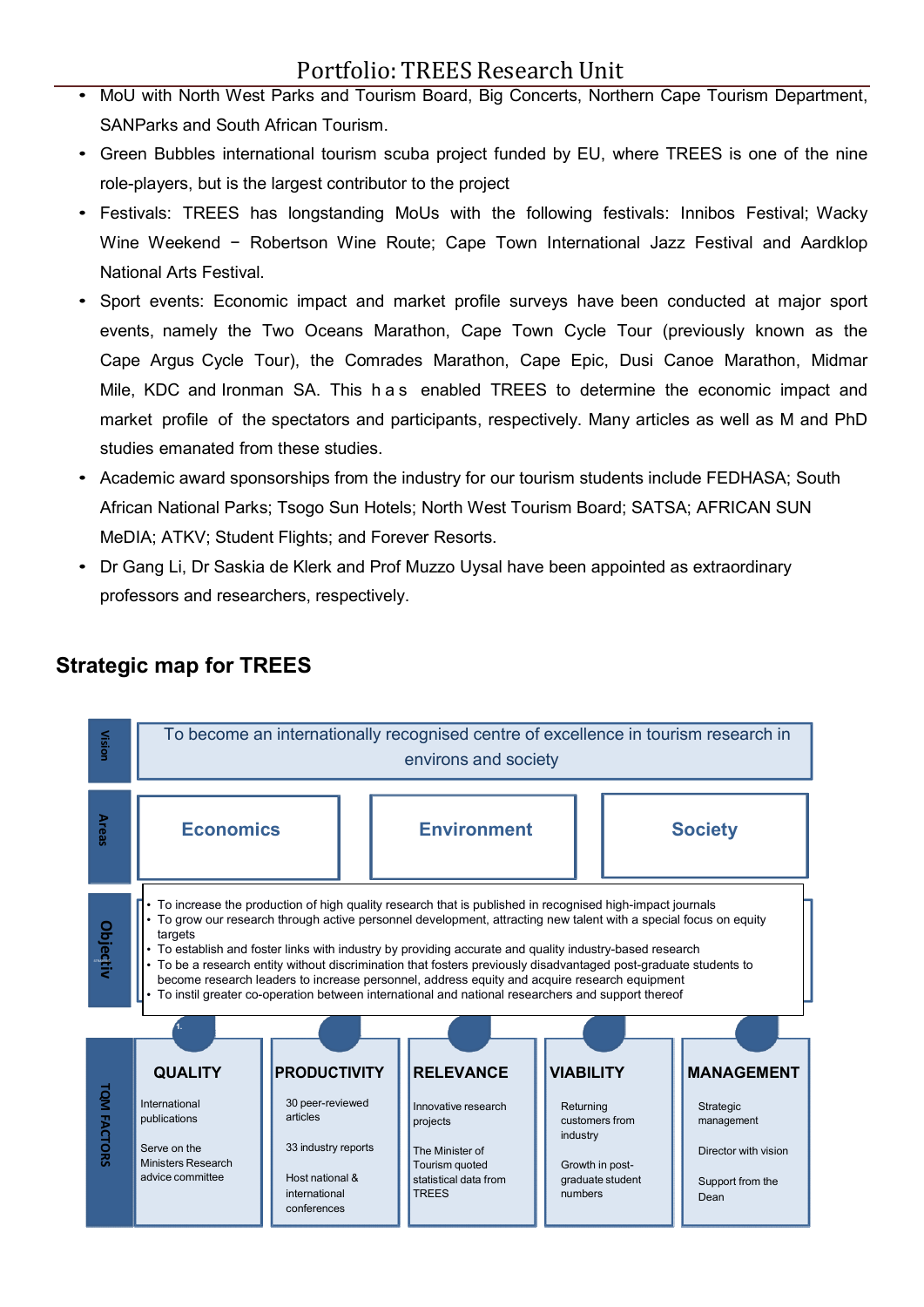# **Client list:**

TREES have completed industry-based research for the following clients over the past 5 years:

| - Sports Commission                                       | - Forever resorts                                     | - IT Master                       |
|-----------------------------------------------------------|-------------------------------------------------------|-----------------------------------|
| - AGES                                                    | - Volksblad Arts Festival                             | - PROREC-NW                       |
| - Recreation South Africa                                 | - Cape Argus Cycling Tour                             | - SASOL                           |
| - Klein Karoo National Arts                               | - Experimental Aircraft                               | - Cape Town International Jazz    |
| <b>Festival</b>                                           | <b>Association (EAA)</b>                              | <b>Festival</b>                   |
| - Oppikoppi Arts Festival                                 | - Two Oceans Marathon                                 | - Innibos Arts Festival           |
| - Grahamstown Arts Festival                               | - Hex River Valley Tourism                            | - Comrades                        |
| - Cape Philharmonic Orchestra                             | - Aardklop Arts Festival<br><b>Committee</b>          | - Spring Fiesta                   |
| - Standard Bank                                           | - Cape Town Cycle Tour                                | <b>Wacky Wine Festival</b>        |
| - Robertson Wine Farms                                    | - Cultivaria Arts Festival                            | <b>Ezemvelo KZN Conservation</b>  |
| - Big Concerts                                            | - Huisgenoot                                          | - Randburg Municipality           |
| - Spier Wine Estate                                       | - Kieriekrankie Festival                              | - ABSA                            |
| - Comrades Marathon                                       | - Zion Christian Church                               | - Tongaat Huletts                 |
| - Southern Sun                                            | - Sun International                                   | - Tzaneen Local Authority         |
| - Kirstenbosch Botanical                                  | - Mpumalanga Tourism                                  | - South African National Parks    |
| <b>Garden</b>                                             | <b>Authority (MTA)</b>                                | (SANParks)                        |
| - North West Parks and                                    | - Limpopo Department of                               | - South African Tourism (SAT)     |
| <b>Tourism Board</b>                                      | <b>Tourism</b>                                        |                                   |
| - North West Department of                                | - North West Department of                            | - Department of Environmental     |
| <b>Agriculture and Conservation</b>                       | <b>Social Services, Arts,</b>                         | <b>Affairs and Tourism (DEAT)</b> |
|                                                           | <b>Culture and Sport</b>                              |                                   |
| - North West Department of<br><b>Tourism and Economic</b> | - Northern Cape Department<br>of Economic Development | -Northern Cape Department for     |
| <b>Development</b>                                        | and Tourism                                           | <b>Sport and Recreation</b>       |
| - N12 Treasure Route                                      | - Midmar Open Water                                   | - Cape Town Philharmonic          |
| <b>Committee</b>                                          | <b>Swimming Event</b>                                 | <b>Orchestra</b>                  |
| - Potchefstroom Local                                     | - Northern Cape Provincial                            | - World Tourism Organisation      |
| <b>Authority</b>                                          | <b>Government</b>                                     | (WTO)                             |
| - Klerksdorp Local Authority                              | Afrikaanse Taal- en                                   | - South African Tourism           |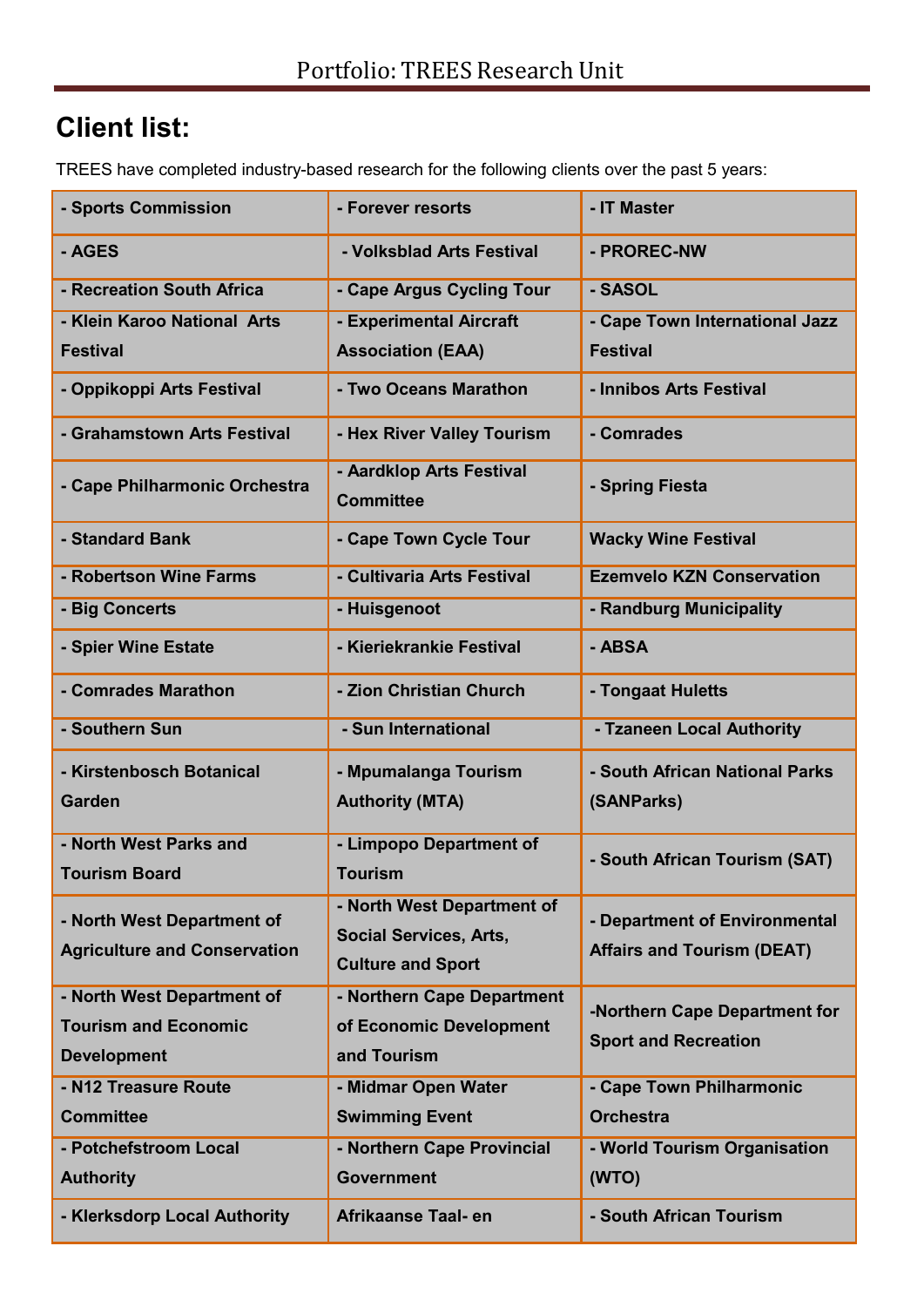|                                                                     | <b>Kultuurvereniging (ATKV)</b>                                | <b>Institute (SATI)</b>                                                       |
|---------------------------------------------------------------------|----------------------------------------------------------------|-------------------------------------------------------------------------------|
| - Metsimaholo Local Authority                                       | - Western Cape Finance<br><b>Department</b>                    | - National Research Foundation<br>(NRF)                                       |
| - South African Environmental<br><b>Observation Network (SAEON)</b> | - South African National<br><b>Recreation Council (Sanrec)</b> | - South African Hunters and<br><b>Game Conservation</b><br><b>Association</b> |
| - National Department of Sport<br>and Recreation                    | - Good food and wine show                                      | - National Business Initiative<br>(NBI)                                       |
| - Department of Correctional<br><b>Services</b>                     | - Pretoria National<br><b>Zoological Gardens</b>               | <b>Tourism Enterprise Programme</b><br>(TEP)                                  |
| - South African Police Service                                      | - UShaka Marine World<br>(Durban)                              | - South African cheese festival                                               |
| -First National Bank                                                | - Southern District Council                                    | - Robertson Wacky Wine                                                        |
| - Decorex                                                           | $-H20$                                                         | - PROREC-NC                                                                   |
| - SANParks                                                          | - Honorary hunters                                             | - KDC (Kimberley Diamond<br>Cup)                                              |
| - Ironman                                                           | - National Department of<br><b>Tourism</b>                     | - Diamonds and Dorings                                                        |
| - PHASA                                                             | - WRSA                                                         | - African Bike week                                                           |
| - Dusi Canoe                                                        | - Student Flights                                              | - Cape Epic                                                                   |
| - Monte Casino                                                      | -African Sun MeDIA                                             | <b>ABSA - Profitability of game</b><br>ranching                               |
| - South African National<br><b>Recreation Council</b>               | - NAMPO Agricultural Show                                      | - South Africa lion breeders<br>association                                   |
| - Game ranches                                                      | - South Africa Bike Festival                                   |                                                                               |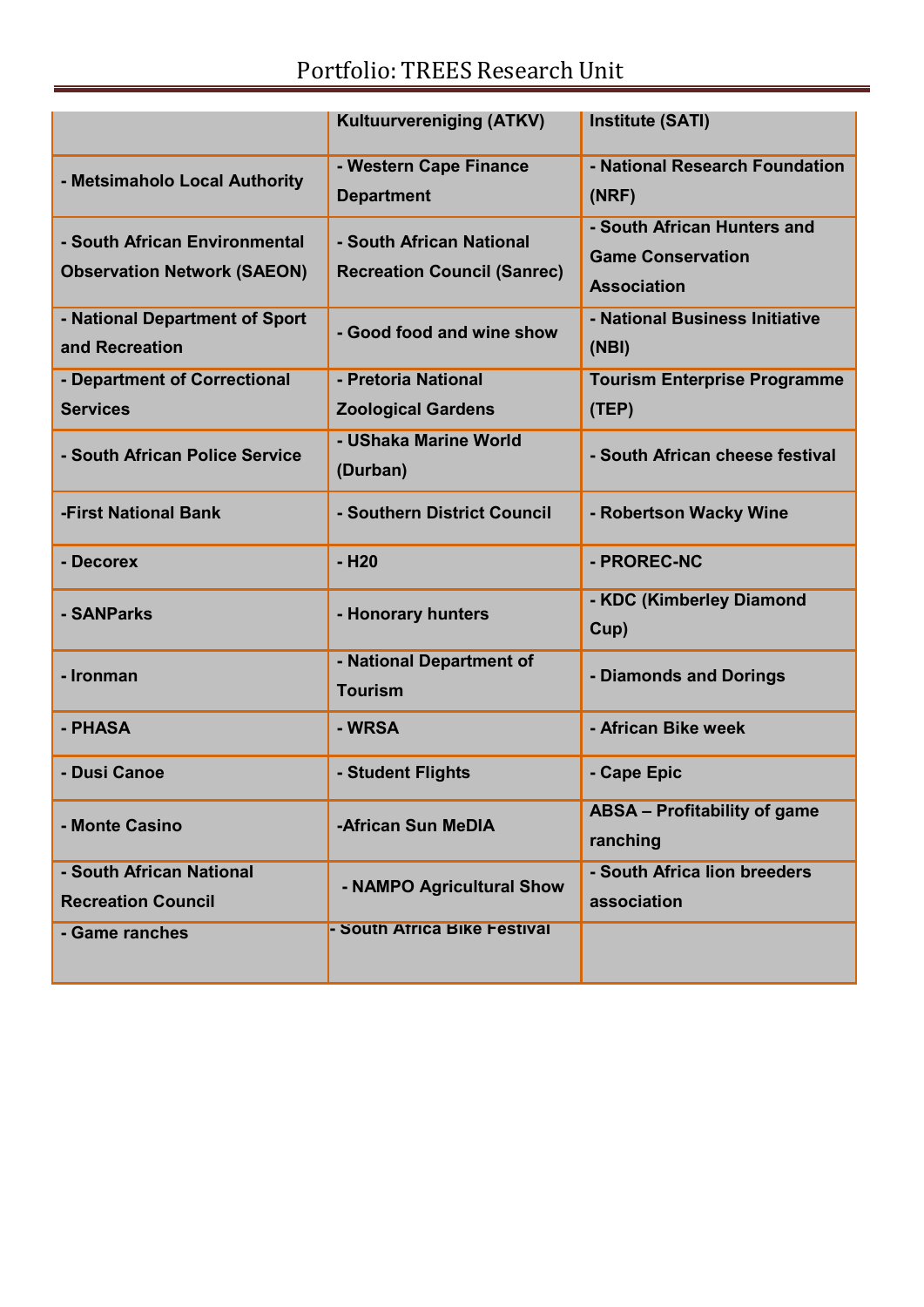# **Our participation**

| Personnel | <b>Academic and research status</b>                 | <b>Editorial board</b>                                                 |
|-----------|-----------------------------------------------------|------------------------------------------------------------------------|
|           | <b>Prof Melville Saayman</b>                        | • AIEST - Tourism Review                                               |
|           | Director: Tourism Research in Economic Environs and | Journal of Convention & Event Tourism                                  |
|           | <b>Society</b>                                      | • Anatolia                                                             |
|           | <b>NRF</b> rated                                    | <b>Annals of Tourism Research</b>                                      |
|           |                                                     | Encyclopedia for Tourism.                                              |
|           | <b>Research Interests</b>                           | Journal of Hospitality and Tourism                                     |
|           | Tourism economics                                   | International Journal of Event and Festival Management.                |
|           | Tourism management and investment<br>$\bullet$      | Journal of China Tourism Research                                      |
|           | <b>Travel motivation</b>                            | Journal of Contemporary Management<br>$\bullet$                        |
|           | <b>Prof Elmarie Slabbert</b>                        | • Serving on the Research Forum of the Minister of Tourism (2013-2017) |
|           | <b>Head: Tourism Programme</b>                      | Chairperson: Southern African Institute for Management Scientists      |
|           |                                                     | Vice-chairperson: Tourism Educators of South Africa                    |
|           | <b>Research Interests</b>                           | International Retail and Marketing Review (2014-)                      |
|           | The social impact of tourism                        | • e-Review of Tourism Research (2015-)                                 |
|           | Tourism marketing                                   | • International Journal of Hospitality and Event Management (IJHEM)    |
|           | <b>Travel behaviour</b><br>$\bullet$                | $(2015-)$                                                              |
|           | Branding, image and positioning                     | Journal of Contemporary Management (2014-)                             |
|           |                                                     | • Tourism Management and Studies Journal (2015-)                       |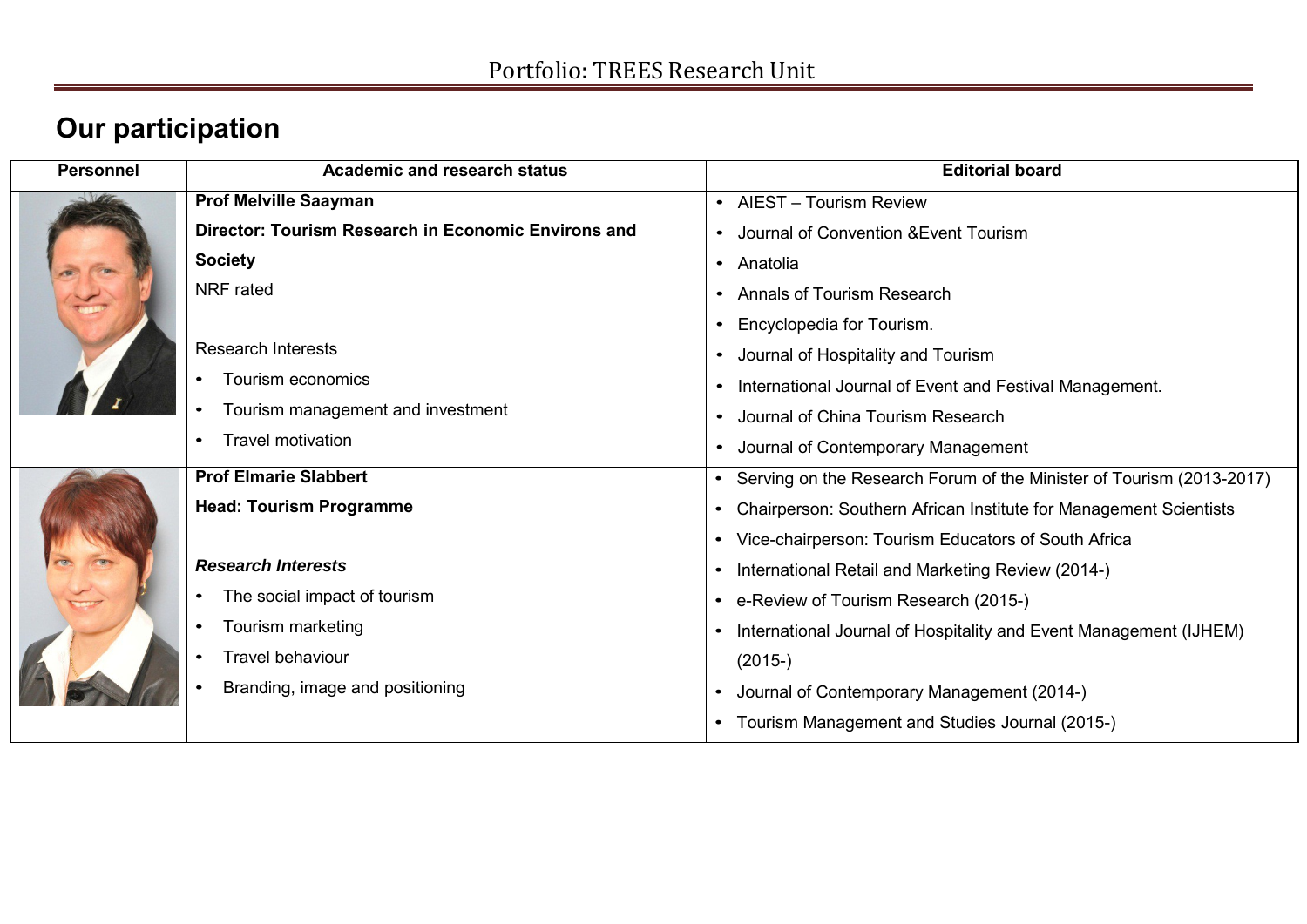|  | Prof Peet van der Merwe                         | Curriculum development board of PHASA<br>$\bullet$                                 |
|--|-------------------------------------------------|------------------------------------------------------------------------------------|
|  | <b>NRF</b> rated                                | Board of directors N12 Treasure route<br>$\bullet$                                 |
|  | <b>Research Interests</b>                       | Editors for RASAALA- Recreation and Society in Africa, Asia and Latin              |
|  | <b>Environmental impacts</b><br>$\bullet$       | America                                                                            |
|  | Game farms<br>$\bullet$                         | • SANParks scientific research panel for tourism related research (2013)           |
|  | Ecotourism<br>$\bullet$                         | • Advisory board of the president of WRSA                                          |
|  | Hunting<br>$\bullet$                            |                                                                                    |
|  | <b>Prof Martinette Kruger</b>                   | <b>Editorial Board of Event Management</b>                                         |
|  | <b>NRF</b> rated                                | Journal of convention and event tourism                                            |
|  |                                                 | Acts as subject Editor / Reviewer for the journals Acta Commercii,<br>$\bullet$    |
|  | <b>Research Interests</b>                       | International Journal of Festival and Event Management, Journal for                |
|  | Market segmentation                             | Research in Sport, Physical Education and Recreation                               |
|  | Marketing<br>$\bullet$                          |                                                                                    |
|  | <b>Travel motivation</b>                        |                                                                                    |
|  | Management<br>$\bullet$                         |                                                                                    |
|  | Dr Lindie du Plessis                            | <b>National Board for Business Women</b>                                           |
|  | <b>Senior lecturer</b>                          | Editorial Board: Journal of revenue and pricing management: Editorial<br>$\bullet$ |
|  | <b>Research Interests</b>                       | board member.                                                                      |
|  | Competitiveness, quality                        |                                                                                    |
|  | Value for money<br>Price and tourism management |                                                                                    |
|  |                                                 |                                                                                    |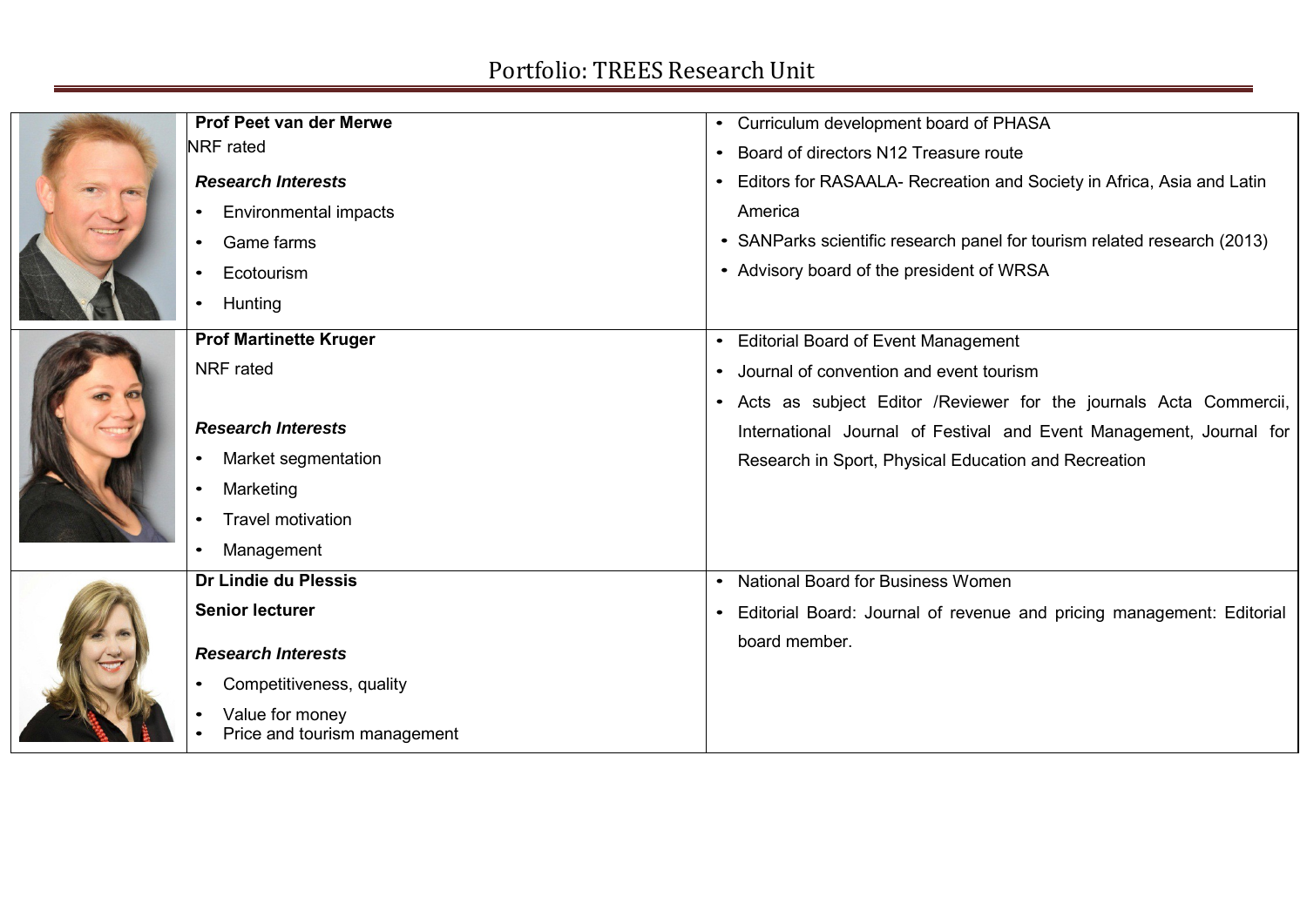|                              | <b>Prof Karin Botha</b>                   | • Panel of reviewers for the Journal of Contemporary Management |
|------------------------------|-------------------------------------------|-----------------------------------------------------------------|
| $\sqrt{2}$<br>$\overline{a}$ | <b>Associate professor</b>                | • Scientific committee for SAIMS                                |
|                              | <b>Research interests</b>                 |                                                                 |
|                              | • Events management                       |                                                                 |
|                              | • Marketing                               |                                                                 |
|                              | • Purchase behaviour                      |                                                                 |
|                              |                                           |                                                                 |
|                              | Prof Pierre-André Viviers                 |                                                                 |
|                              | <b>Senior Lecturer</b>                    |                                                                 |
|                              | <b>Research Interests</b>                 |                                                                 |
|                              | Event management<br>$\bullet$             |                                                                 |
|                              | Social impact<br>$\bullet$                |                                                                 |
|                              | Marketing<br>$\bullet$                    |                                                                 |
|                              | Dr Stefan Kruger                          | • African Journal of Tourism, Hospitality and Leisure           |
|                              | <b>Senior lecturer</b>                    | • Tourism Analysis                                              |
| <b>RAN</b>                   |                                           | • Interdisciplinary Journal                                     |
|                              | <b>Research Interests:</b>                |                                                                 |
|                              | Quality of life and wellness<br>$\bullet$ |                                                                 |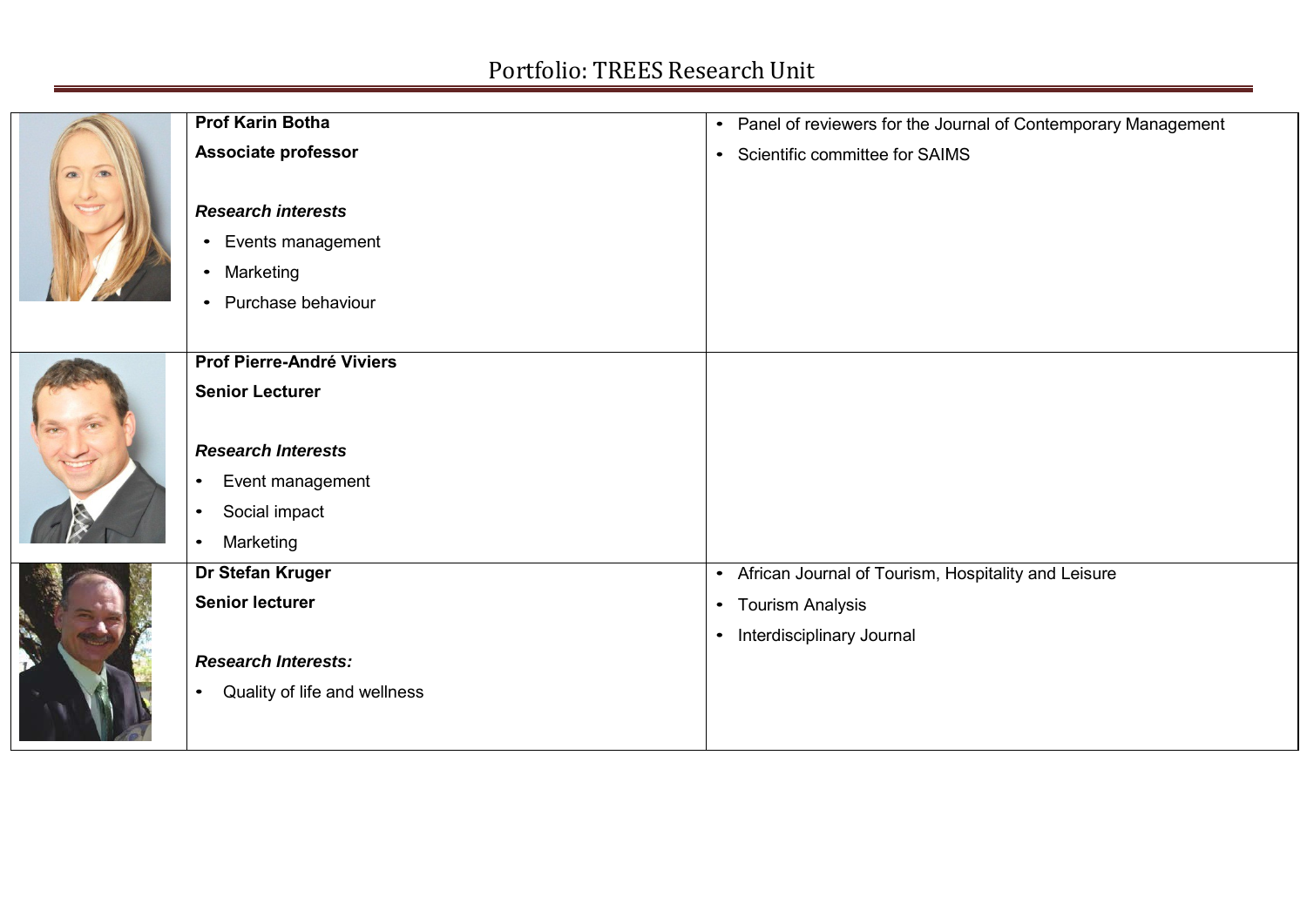|  | <b>Prof Andrea Saayman</b>            | Central committee member of the International Society for Tourism<br>$\bullet$ |
|--|---------------------------------------|--------------------------------------------------------------------------------|
|  | Research programme leader (Economics) | Economics (IATE)                                                               |
|  | NRF rated                             | Academic committee of ERSA (Economic Research Southern Africa)<br>$\bullet$    |
|  | <b>Research Interests</b>             | <b>Tourism Economics</b><br>$\bullet$                                          |
|  | Applied econometrics<br>$\bullet$     | International Advances in Economic Research<br>$\bullet$                       |
|  | Tourism economics<br>$\bullet$        |                                                                                |
|  | Forecasting<br>$\bullet$              |                                                                                |
|  | Dr Gang Li                            | Journal of China Tourism research<br>$\bullet$                                 |
|  | <b>Research fellow</b>                | <b>Annals of Tourism Research</b><br>$\bullet$                                 |
|  |                                       | • Journal of Tourism Research                                                  |
|  | <b>Research interests</b>             |                                                                                |
|  | • Forecasting                         |                                                                                |
|  | • Tourism economics                   |                                                                                |
|  | <b>Prof Muzaffer Uysal</b>            | • Journal of Travel Research                                                   |
|  | <b>Extraordinary Professor</b>        | • Annals of Tourism Research                                                   |
|  |                                       |                                                                                |
|  | <b>Research interests</b>             |                                                                                |
|  | Quality of life                       |                                                                                |
|  | Events management<br>٠                |                                                                                |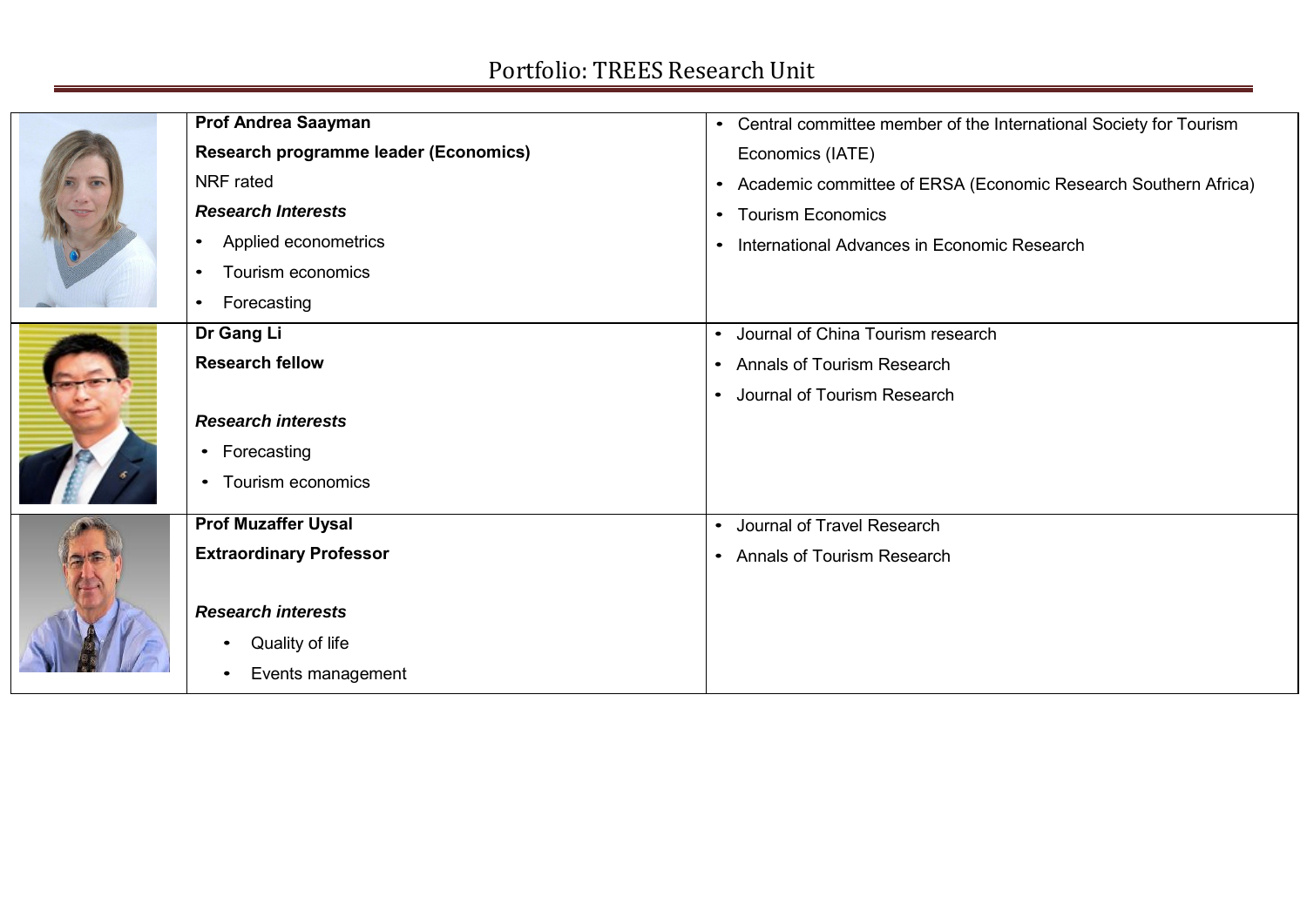| <b>Prof Waldo Krugell</b><br><b>Director: Economics (secondary participant)</b><br><b>Research interests</b><br>Microeconomics of tourism<br>Impact analysis                                                                                                                                                     | • South African Journal Economic Management Science                                                                                                                                                                                                                                                                                                                                                      |
|------------------------------------------------------------------------------------------------------------------------------------------------------------------------------------------------------------------------------------------------------------------------------------------------------------------|----------------------------------------------------------------------------------------------------------------------------------------------------------------------------------------------------------------------------------------------------------------------------------------------------------------------------------------------------------------------------------------------------------|
| Dr Saskia de Klerk<br>Senior lecturer and higher degree coordinator (secondary<br>participant)<br><b>Research Interests</b><br>Entrepreneurship (Social, youth, immigrant, tourism and<br>female entrepreneurship)<br>Creative industries and networking<br>$\bullet$<br>• Qualitative and mixed method research | Journal of Small Business Management<br>• Innovation Management Policy and Practice Journal<br>Academy of Management (Gender and Diversity panel)<br>Human Resource Management Journal<br>African Journal of Tourism, Hospitality and Leisure<br>Journal of Mixed Methods Research<br>International Journal of Business and Economics<br>Australian Centre for Entrepreneurial Research Exchange (ACERE) |
| Dr Serena Lucrezi<br><b>Post-doctoral fellow</b><br><b>Research interests</b><br>Sandy Beach ecology<br>Crustacean biology,<br>Ecological indicators,<br>Human impacts on coastal environments,<br>Marine tourism, marine protected areas                                                                        | Acted as reviewer for:<br>• Tourism Management,<br>• Marine Biodiversity,<br>Journal of Coastal Research, Regional Studies in Marine Science,<br>• Annals of Tourism Research, Environmental Management,<br>• Global Ecology and Conservation,<br>Marine Ecology Progress Series,<br>Invertebrate Biology,<br><b>Environmental Monitoring and Assessment</b>                                             |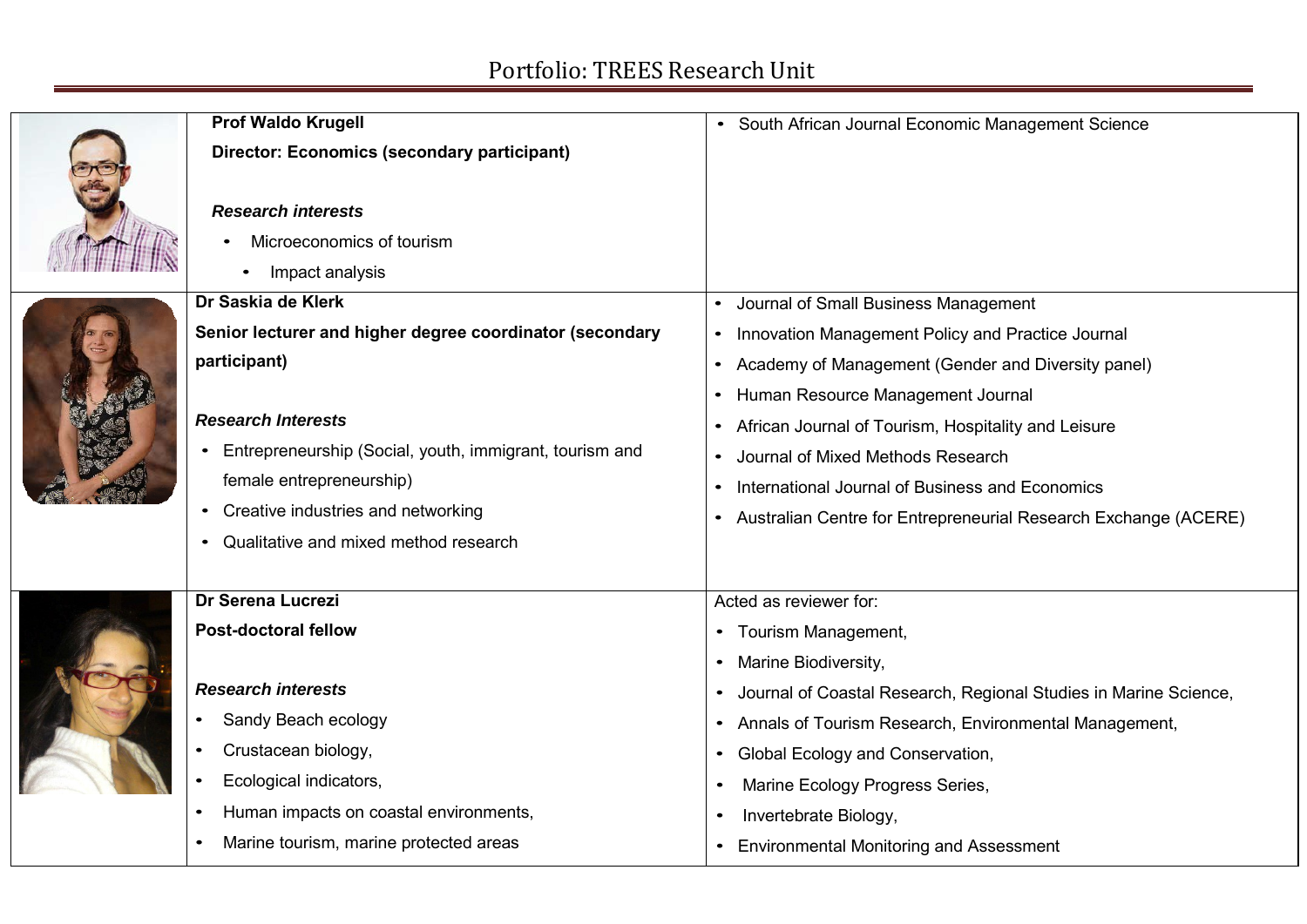| Scuba diving,<br>$\bullet$                                             |                                                                       |
|------------------------------------------------------------------------|-----------------------------------------------------------------------|
| Coastal management<br>$\bullet$                                        |                                                                       |
|                                                                        |                                                                       |
|                                                                        |                                                                       |
| Dr V Dao Truong                                                        | Acted as reviewer:                                                    |
| <b>Post-doctoral fellow</b>                                            |                                                                       |
|                                                                        | • Annals of Tourism Research                                          |
| <b>Research interests</b>                                              | Journal of Sustainable Tourism                                        |
| • Tourism and poverty alleviation                                      | <b>Current Issues in Tourism</b>                                      |
| The politics of tourism in former and transitioning state<br>$\bullet$ | • Tourism Geographies                                                 |
| socialist countries                                                    | • Journal of Social Marketing                                         |
| Social marketing, behaviour change, and public health<br>$\bullet$     | Sage Open Journal<br>$\bullet$                                        |
| Macro-marketing<br>$\bullet$                                           | • African Journal of Marketing Management                             |
| <b>Conservation science</b><br>$\bullet$                               | • South African Journal for Research in Sport, Physical Education and |
|                                                                        | Recreation                                                            |
| <b>Dr Marco Scholtz</b>                                                | • E-review of tourism research                                        |
| <b>Senior lecturer</b>                                                 | • Acted as reviewer on: International Journal of Event and Festival   |
|                                                                        | Management;                                                           |
| <b>Research interest:</b>                                              | • Acta Commercii;                                                     |
| Social media                                                           | • Journal of Hospitality Management and Tourism                       |
| Tourism social impact                                                  |                                                                       |
|                                                                        |                                                                       |
|                                                                        |                                                                       |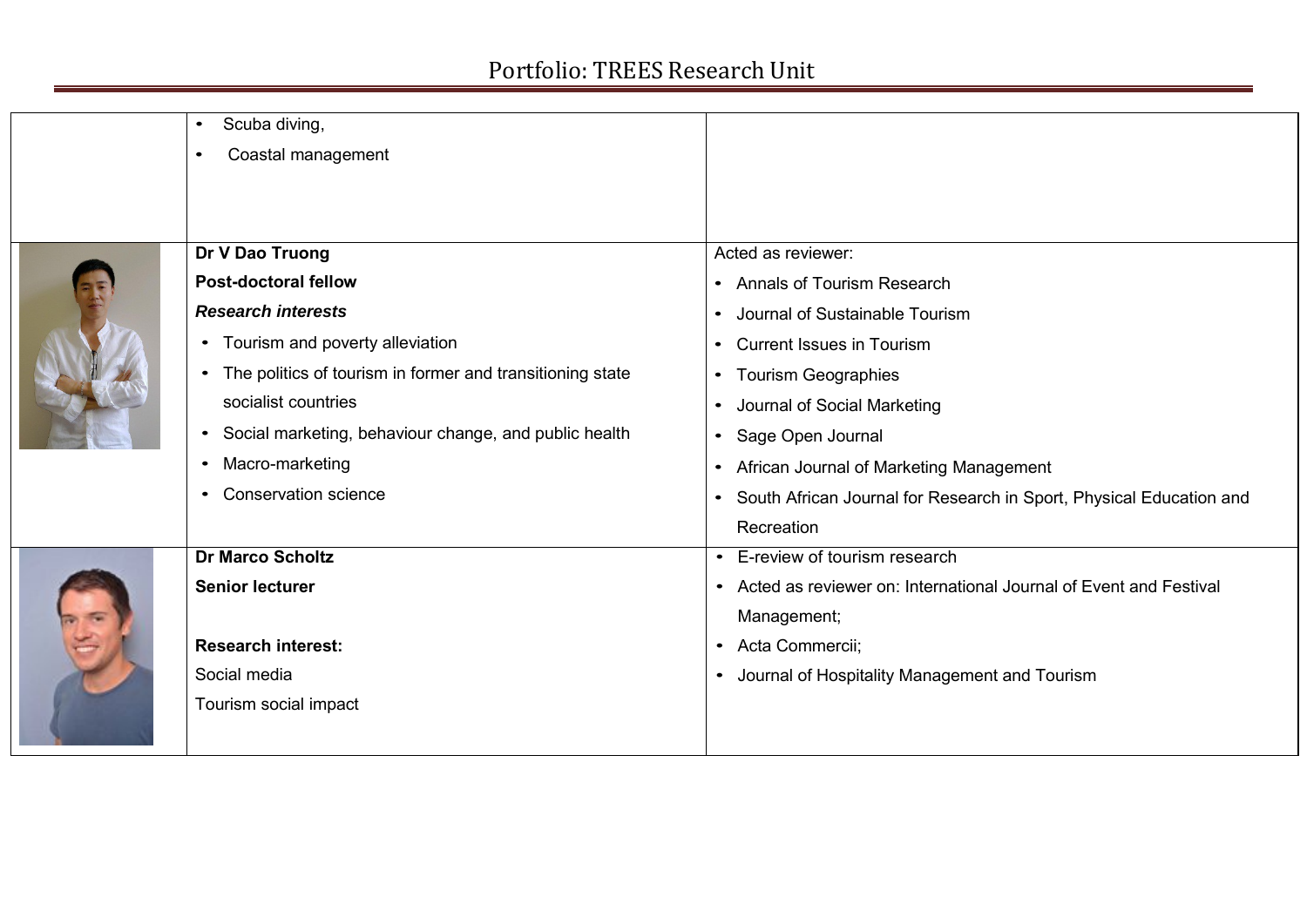| <b>Mrs Hanneri Borstlap</b>     |  |
|---------------------------------|--|
| Senior administrative assistant |  |
|                                 |  |
|                                 |  |
|                                 |  |
|                                 |  |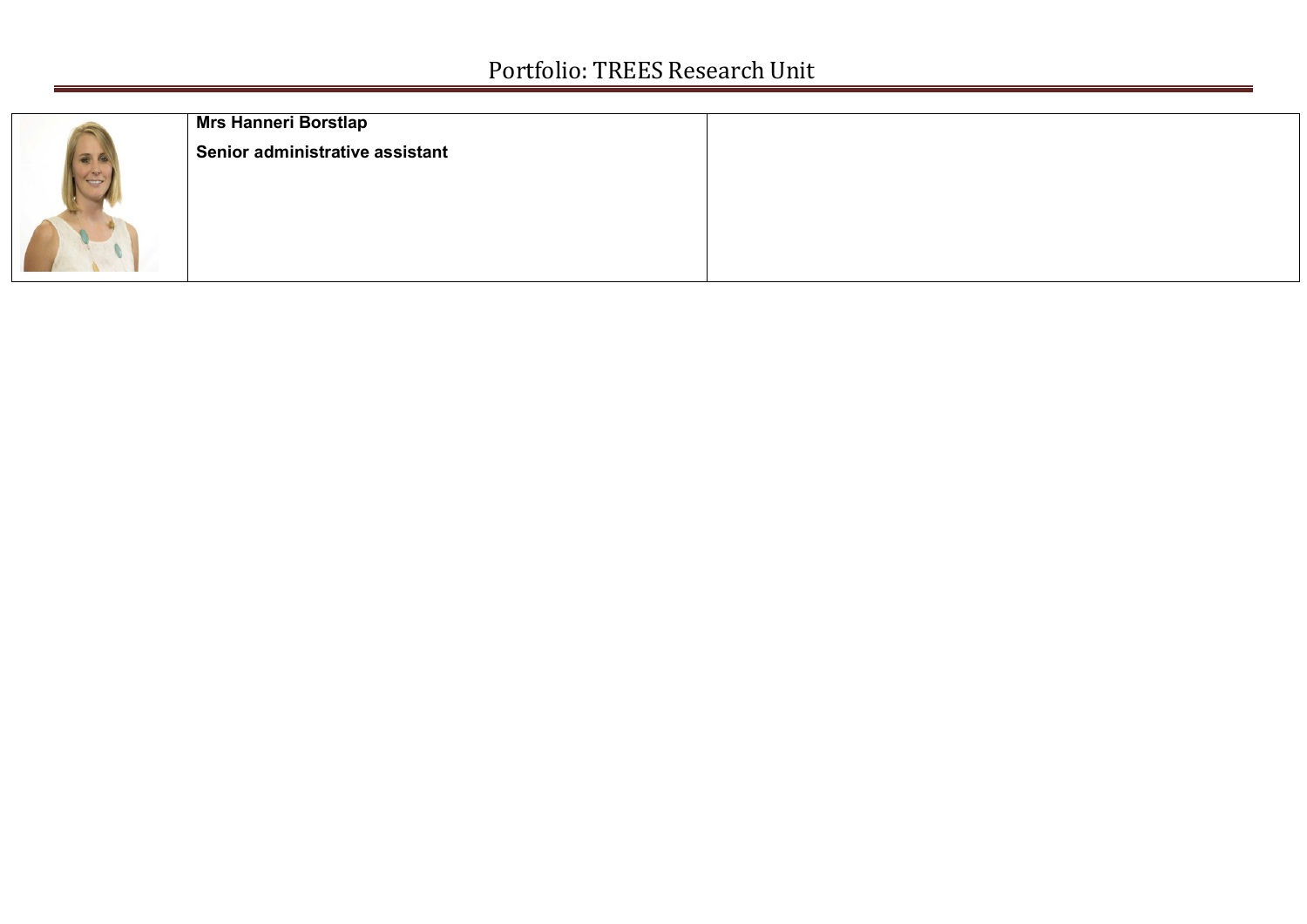### **Top Published Articles:**

**2016:**

- **Kruger, M., Saayman, M.** 2016. Understanding the Zion Christian Church (ZCC) Pilgrims *International Journal of Tourism Research,* 18:27-38.
- **Saayman, M.** 2016. Willingness to pay: who are the cheap talkers? *Annals of Tourism Research,* 96-111.
- **Schlacher TA, Lucrezi S, Connolly RM, Peterson CH, Gilby BL, Maslo B, Olds AD, Walker SJ, Leon JX, Huijbers CM, Weston MA, Turra A, Hyndes GA, Holt RA, Schoeman DS.** 2016. Human threats to sandy beaches: A meta-analysis of ghost crabs illustrates global anthropogenic impacts. Estuarine, *Coastal and Shelf Science*, 169:56- 73.
- **Lucrezi, S., Saayman, M. & Van der Merwe P.** 2016. An assessment tool for sandy beaches: A case study for integrating beach description, human dimension, and economic factors to identify priority management issues. *Ocean and Coastal Management,* 121: 1-22.
- **Lucrezi, S. & Van der Walt, M.F.** 2016. Beachgoers' perceptions of sandy beach conditions: demographic and attitudinal influences, and the implications for beach ecosystem management. *Journal of Coastal Conservation*, 20:81-96

### **2015:**

- **De Klerk, S.** 2015. The creative industries: An entrepreneurial bricolage perspective. *Management Decision*, 53(4), 828-842
- **Du Plessis, E. & Saayman, M.** 2015. Understanding value for money at a live music performance. *Journal of Contemporary Management*, 12: 1-19
- **Fourie, M. & Kruger, M**. 2015. "Festivalscape" factors influencing visitors' loyalty to an agri-festival in South Africa. *Acta Commercii*, 1-11.
- **Kruger, M. & Saayman, M.** 2015. Running up or down why is there a difference in spending? *Journal of Economic and Financial Sciences*, 8(1): 63-82.
- **Kruger, M. & Saayman, M.** 2015. Motives of circus attendees in South Africans: The case of Cirque du Soleil's Dralion. *South African Business Review,* 19(2): 51-7**3**
- **Kruger, M., Viljoen, A. & Saayman, M**. 2015. Why pay to view wildflowers in South Africa? *Tourism Analysis*, 20(1). 81-97.
- **Lucrezi, S.** 2015. Ghost crab populations respond to changing morphodynamic and habitat properties on sandy beaches. *Acta Oecologica* 62: 18-32.
- **Lucrezi, S. & Saayman, M.** 2015. Beachgoers' demands vs. Blue Flag Aims in South Africa? *Journal of Coastal Research*, 31(6): 1478-1488.
- **Saayman, A. & Saayman, M. 2015.** An ARDL Bunds test approach to modelling tourist expenditure in South Africa. *Tourism Economics.* 21(1):49-66**.**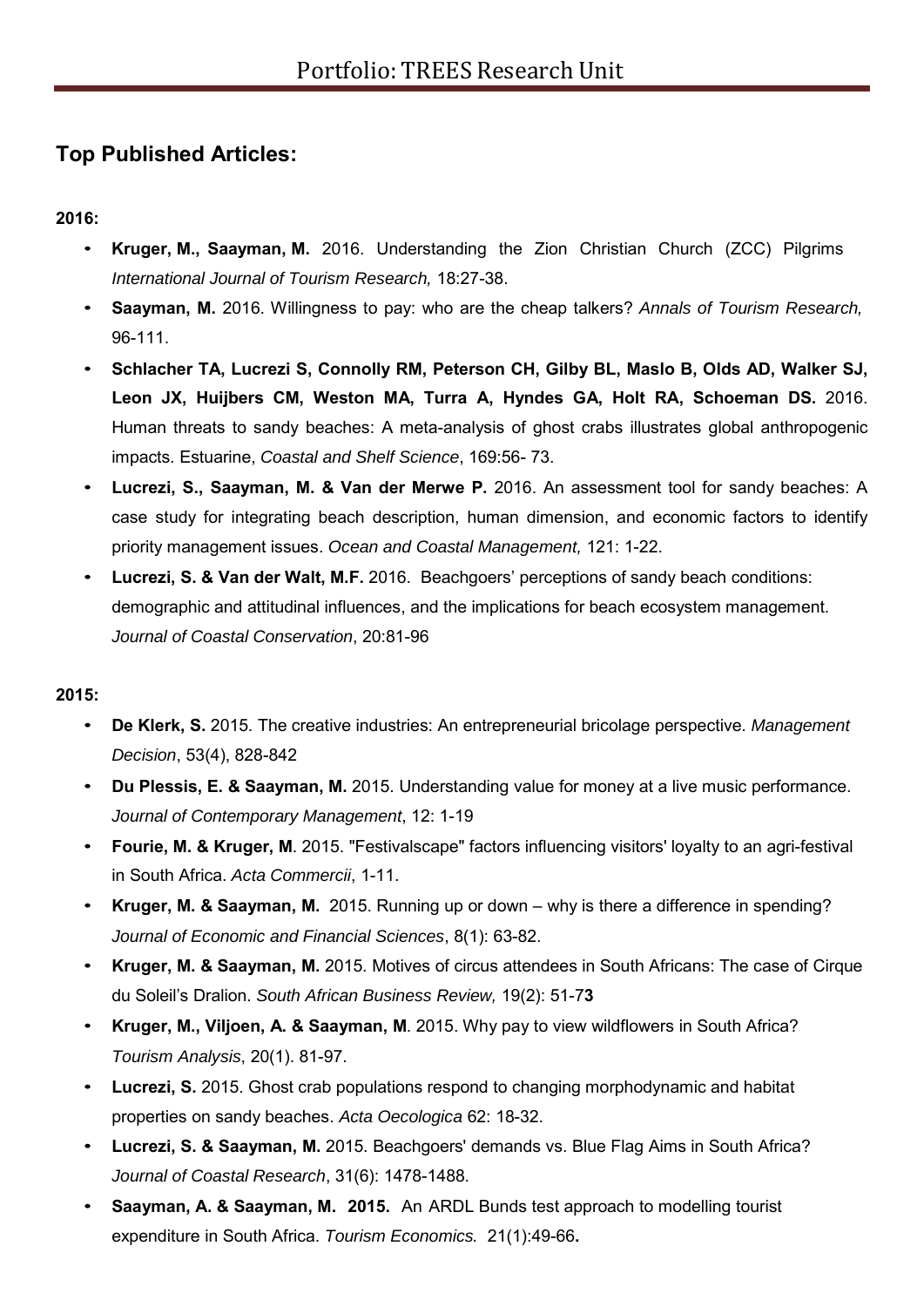- **Saayman, M. & Dieske, T.** 2015. Segmentation by motivation of tourists to the Kgalagadi Transfrontier Park. S*outh African Journal of Business Management,* 46(2): 77-87.
- **Scholtz, M., Kruger, M. & Saayman, M. 2015.** Determinants of length of stay at three coastal parks in South Africa. *Journal of Ecotourism,* 14(1): 21-47.
- **Van der Merwe, P., Saayman, M. & Rossouw, R.** 2015. The economic impact of hunting in the Limpopo province. *Journal of Economic and Financial Sciences*, 8(1): 223-242.
- **Visagie, J., Botha, K. & Viviers, P.** 2015. Analysing the ticket purchasing behaviour of younger Afrikaans cinema attendees. *South African Theatre Journal*, 28(2):180-208.

### **2014:**

- **Botha, K., Slabbert, E. & Viviers, P**. 2014. Towards a ticket purchase behaviour model for South African arts festivals. *Journal of Contemporary Management*, 11: 324-348
- **Cini, F. & Saayman, M.** 2014. Which age spends the most in a National Park, South Africa? *Koedoe*, 56(2) 1-7.
- **De Witt, L., Van Der Merwe, P. & Saayman, M**. 2014. Critical ecotourism factors applicable to national parks: a visitor perspective. *Tourism review international*, 17(3): 179-194.
- **Du Plessis, L**., **Saayman, M. & Potgieter, M.** 2014. Key success factors in managing a visitors' experience at a South African international airport. *Journal of Contemporary Management*, 11: 510- 533.
- **Engelbrecht, W.H., Kruger, M. & Saayman, M.** 2014. An analysis of critical success factors in managing the tourist experience at the Kruger National Park. *Tourism Review International,*  17(4):237-252.
- **Hadjikakou, M., Chenoweth, J., Miller, G., Druckman, A. & Li, G**. 2014. Rethinking the Economic Contribution of Tourism: Case Study from a Mediterranean Island. *Journal of Travel Research,*  53(5): 610-624.
- **Kruger, M. & Saayman, M.** 2014. How do mountain bikers and road cyclists differ? *South African Journal for Research in Sport, Physical Education and Recreation*, 36(2): 137-152.
- **Kruger, M., Saayman, M. & Hermann, U.** 2014. First-time versus repeat visitors at the Kruger National Park. Acta Commercii, 14(1): 1-9.
- **Kruger, S., Saayman, M., & Ellis, S.** 2014. The influence of travel motives on visitors happiness attending a Wedding Expo. *Journal of Travel and Tourism Marketing*, 31(5): 649-665.
- **Lee, D-H., Kruger, S., Whang, M-J., Uysal, M. & Sirgy, M.J.** Validating a costumer well-being index related to natural wildlife tourism. *Tourism Management*, 45: 171-180.
- **Lucrezi, S. & Saayman, M. & Van Der Merwe, P.** 2014. Impact of off-road vehicles (ORVs) on ghost crabs of sandy beaches with traffic regulations: a case study of Sodwana Bay, South Africa. *Environmental Management,* 53(3): 520-533.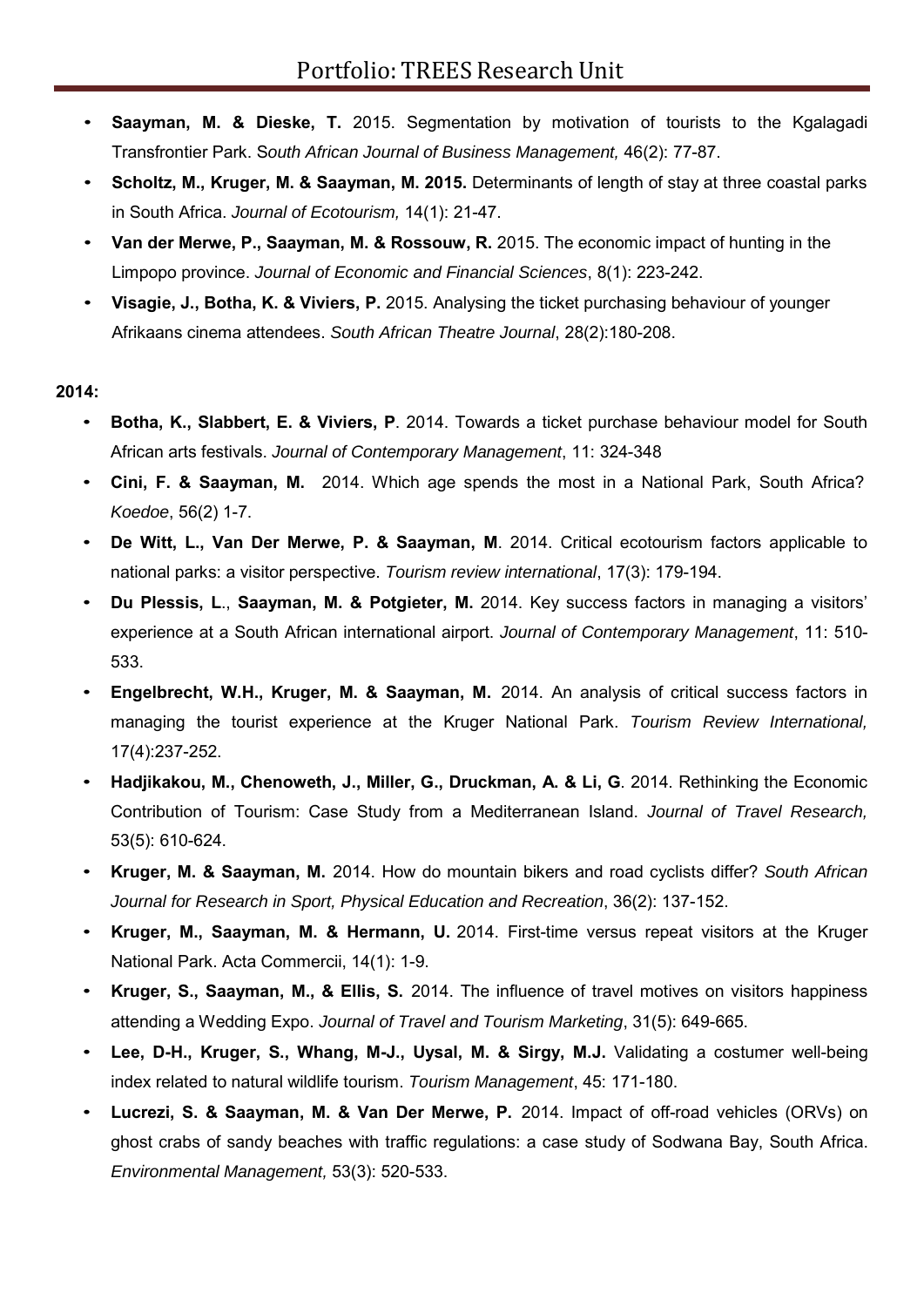- **Lucrezi, S., Saayman, M. & Van Der Merwe, P**. 2014 Influence of infrastructure development on the vegetation community structure of coastal dunes: Jeffrey's Bay, South Africa. *Journal of Coastal Conservation,* 18(3): 193-211.
- **Saayman, A., Saayman, M. & Gyekye, A**. 2014. Perspectives on the economic value of a pilgrimage. *International Journal of Tourism Research*, 16(4): 407-414.
- **Saayman, M. & Saayman, A.** 2014. How deep are scuba divers' pockets? *Tourism Economics*, 20(4): 813-829.
- **Saayman, M. & Saayman, A.** 2014. Who is willing to pay to see the Big 7. *Tourism Economics*, 20(6): 1181-1198.
- **Viljoen, A., Kruger, S., & Saayman, M**. 2014. Understanding the role that Quality of Work Life of food and beverage employees plays in perceived service delivery and productivity. *Southern African Business Review*, 18(1): 27-52.

- **Botha, A. & Saayman, A.** 2013. Modelling tourism demand for South Africa: An almost ideal demand system approach. *Journal of Economic and Financial Sciences*. 6(3): 683-706.
- **Cini, F., Kruger, P.S. & Ellis, S**. 2013. A model of intrinsic and extrinsic motivations on subjective well-being: the experience of overnight visitors to a National park*. Applied Research in Quality of Life*. 8:45-61.
- **Cini, F. & Saayman, M.** 2013. Understanding visitor's image of the oldest marine park in Africa. *Current Issues in Tourism. Special Issue,* 16(7-8):664-681.
- **De Witt, L., Van Der Merwe, P. & Saayman, M**. 2013. Critical ecotourism factors applicable to national parks: a visitor perspective. *Tourism review international,* 17(3): 179-194.
- **Du Plessis, L., Van Der Merwe, P**. **& Saayman, M**. 2013. Tourists' perception on whether South African national parks are environmentally friendly. *Acta Academica,* 45(1):187-208.
- **Kruger, M. & Saayman, M**. 2013. Assessing the viability of first-time and repeat visitors to an international jazz festival in South Africa*. Event Management*, 17(2):179-194.
- **Kruger, M., Viljoen, A. & Saayman, M**. 2013. Who pays to view wildflowers? *Journal of Ecotourism*, 12(3): 146-164.
- **Kruger S., Rootenberg C., & Ellis, S**. 2013. Examining the influence of the wine festival experience on tourists'. *Quality of Life. Social Indicators Research*, 111:1(2), 435-452.
- **Lucrezi, S & Saayman, M. Van Der Merwe, P**. 2013. Perceived diving impacts and management implications at a popular South African reef. *Coastal Management*, 41 (5): 381-400.
- **Naude, R., Kruger, P.S. & Saayman, M. 2013**. Who to work for? A hotel or a resort. *International Journal of Hospitality Management,* 33 (June): 331-338.
- **Saayman, A. & Cortes-Jiménez, I.** 2013. Modelling intercontinental tourism consumption in South Africa: a system of equations approach. *South African Journal of Economics,* 81(4): 538-560 (Dec).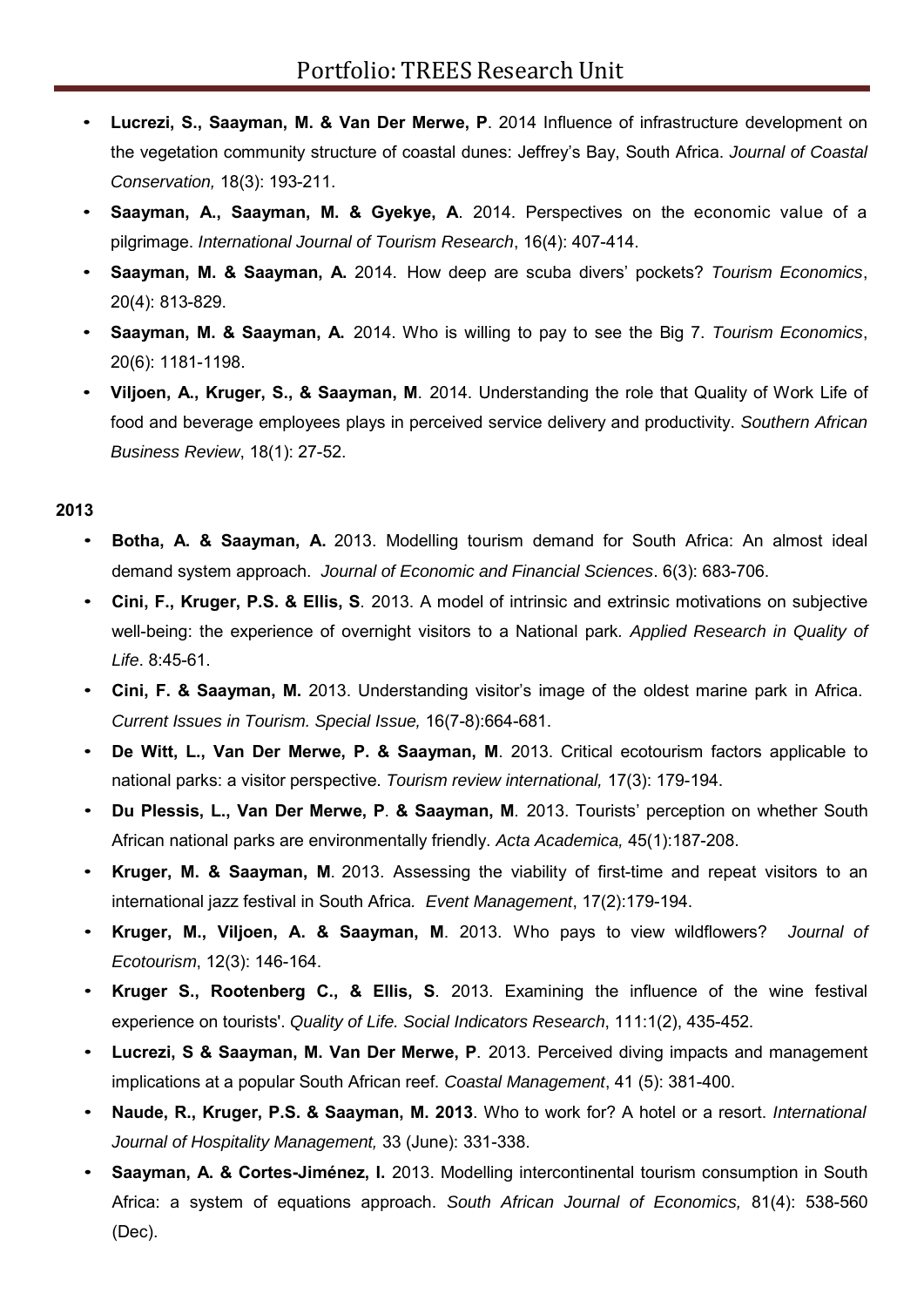- **Saayman, A. & Saayman, M**. 2013. Exchange rate volatility and tourism revisiting the nature of the relationship. *European Journal of Tourism Research*, 6(2):104-121.
- **Saayman, M., Rossouw, R. & Saayman, A.** 2013. Socio-economic impact of the Table Mountain National Park. *Journal of Economic and Financial sciences*, 6(2):439-458.
- **Scholtz, M., Kruger, M. & Saayman, M.** 2013. Understanding the reasons why tourists visit the Kruger National Park during a recession. *Acta Commercii*, 13 (1): 1-9.
- **Slabbert, E., Viviers, P. & Erasmus, J.** 2013. The influence of length of residency on the social impacts of National Arts Festivals in South Africa. *Journal of Human Ecology*, 44(1): 85-95.
- **Van Niekerk, M**. **& Saayman, M**. 2013. The influences of tourism awareness on the travel Patterns and Career Choices of High School Students in South Africa. *Tourism Review,* 68(4): 19-33.
- **VAN WYK, L.M., SAAYMAN, M. & ROSSOUW, R.** 2013. Economic impact of KKNK National Arts Festival. *Journal of Economic and Financial Science,* 6(1):129-152.
- **Viviers, P., Botha, K. & Perl, C**. 2013. Push and pull factors of Afrikaans arts festivals in South Africa*. South African Journal for Research in Sport, Physical Education and Recreation*, 35(2): 211- 229.

### **SPECIAL PROJECTS**

### **1997-2003**

•

- Socio-economic impact of the provincial sport centre in Kimberley.
- Sport and recreation survey of Machavie village North West Province; Northern Cape Province.
- Economic impact of domestic tourism on the South African economy.
- South Africa's travel and tourism economic driver for the  $21<sup>st</sup>$  century.
- Statistical analysis of domestic and international tourists; tourism database of the North West Province.
- Assessment of the corporate SANGALA project.
- Tourism master plan for Mafikeng.
- A marketing analysis of tourists visiting selected National Parks in South Africa; Pretoria National Zoo.
- Funding policy document for the Department of Social Services, Arts, Culture and Sport.
- Impact of recreation on an urban community Sonderwater.
- Aardklop 2002: Economic impact analysis and market profile.
- Economic impact of the EAA Airweek in Potchefstroom.
- Mpumalanga Tourism Authority: Research plan and database development.
- National Research Foundation Report: Indigenous games.
- The greater Kgalagadi-Molopo Transfrontier Park: Project proposal.
- An analysis of the tourism and leisure needs of rural communities in the North West Province.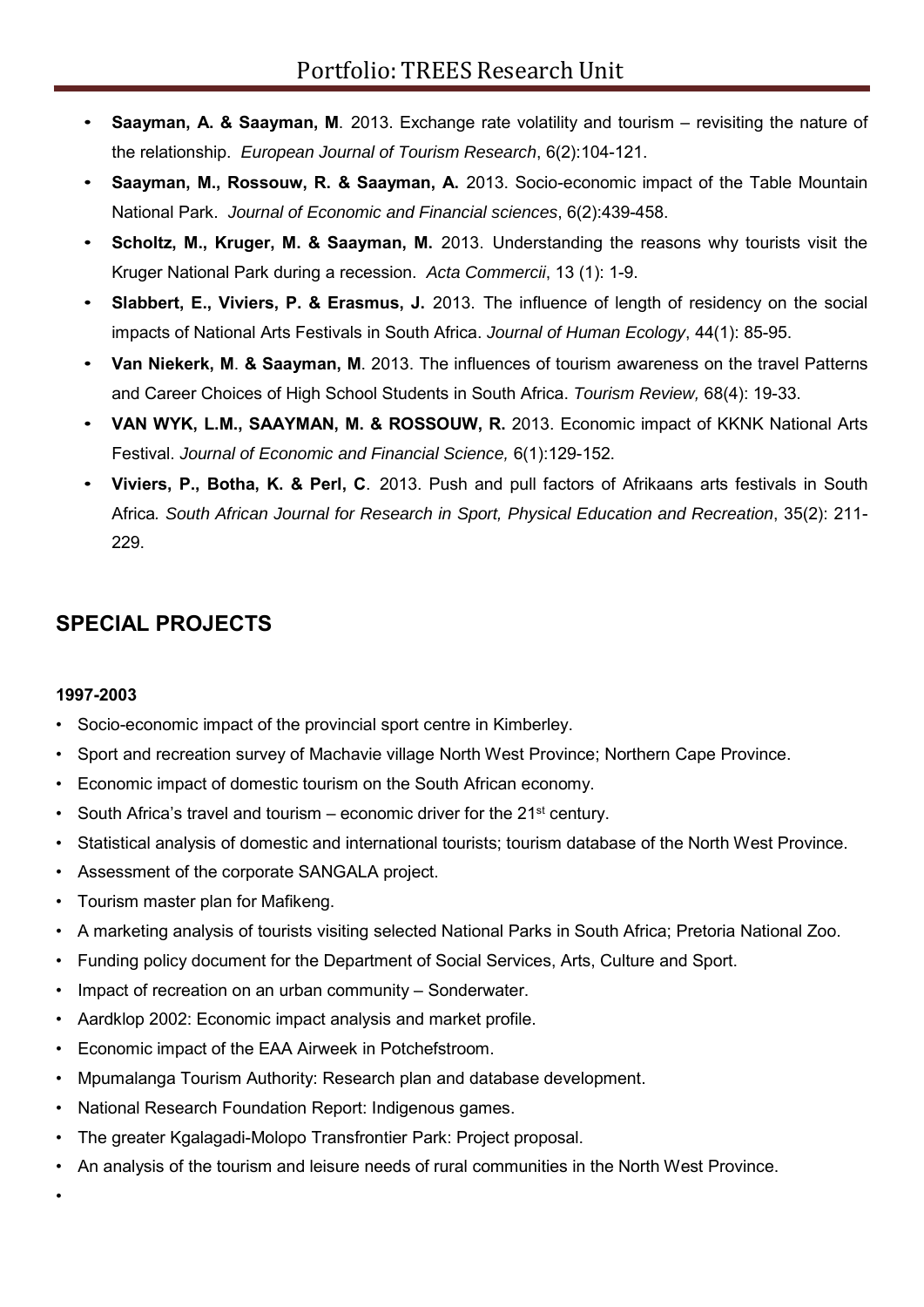- An analysis of biltong hunting in the North West Province.
- Analysis of visitors to Aardklop National Arts Festival and various National Parks in South Africa respectively.
- Game farm development: Namibia.
- National Business Initiative: Business development strategy & impact assessment strategy.
- South African Tourism Institute: Teachers training in North West, Free State, Northern Cape and Gauteng; Training analysis over three years.
- Western Cape Tourism Board: Determining the feasibility of a bed levy in Western Cape.

### **2005**

- A marketing analysis of tourists visiting Addo Elephant National Park; Golden Gate National Park; Karoo National Park; Kgalagadi Transfrontier Park; Augrabies National Park; Kruger National Park; Tsitsikamma National Park; Innibos Arts Festival Aardklop National Arts Festival; Grahamstown Arts Festival, Klein Karoo National Arts Festival; Nampo Festival; Oppikoppi Festival; Volksblad Arts Festival.
- An analysis of biltong hunting in South Africa.
- Development of a tourism master plan for Sasolburg.
- Training impact assessment of the Tourism Enterprise Programme.

#### **2006**

- Analysis of the family recreation cluster Limpopo Province.
- Analysis of the hunting cluster.
- Marketing analysis of Aardklop National Arts Festival; Innibos Arts Festival; Kgalagadi Transfrontier; Augrabies Falls National Park, Kruger National Park (June and December), Addo Elephant, Tsitsikamma and Karoo National Parks, Tsitsikamma National Park and Golden Gate Highlands National Park.
- SAEON: The Assessment of a potential node manager host for the arid region.
- The economic impact of visitors to KKNK.
- Tourism Plans for SAN Parks (21 individual plans for national parks).

#### **2007**

- A marketing analysis of tourists visiting the Addo Elephant National Park, Kruger National Park, Wilderness National Park; Tsitsikamma National Parks, Karoo National Park, Mountain Zebra National Park, Kgalagadi Transfrontier Park; Augrabies Falls National Park, Mapungubwe National Park, Marakele National Park, Golden Gate National Park.
- Vredefort Dome Tourism Plan (World Heritage Site).
- A marketing analysis: Pretoria National Zoo; Hex River Valley Western Cape.
- Marketing profile and economic impact of visitors to Aardklop National Arts Festival; Innibos Arts Festival.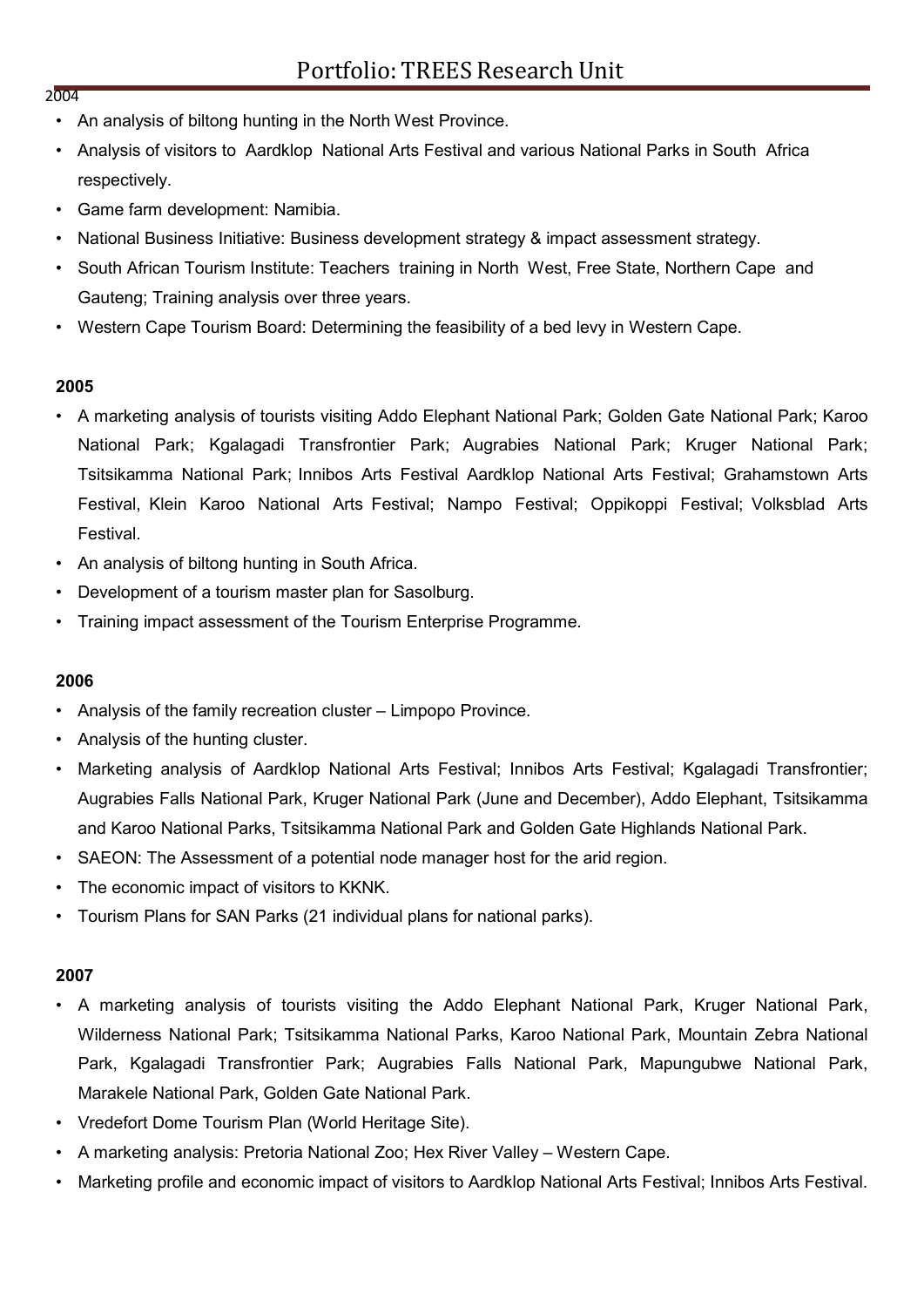• The socio-economic impact of visitors to ABSA KKNK; Grahamstown National Arts Festival.

### **2008**

- A community and marketing analysis of visitors to Natalia Resort/Winkelspruit.
- A marketing analysis of overnight and day visitors to Kruger National Park; Mapungubwe National Park; Mountain Zebra National Park; Addo Elephant National Park; Augrabies Falls National Park; Plettenberg Bay; Marakele National Park; Jeffery's Bay; Kgalagadi Transfrontier National Park; Tsitsikamma National Park; Wilderness National Park.
- Action plan: Northern Cape Hunting Industry.
- Profile and economic impact of Grahamstown National Arts Festival; Oppikoppi Music Festival; Volksblad Arts Festival.
- The effect of Forever Resorts' services on tourists' quality of life: The case of Loskopdam; The case of Warmbaths.
- The National Profile and Economic Impact of Biltong Hunters in South Africa.
- The role of entrepreneurs at Klein Karoo National Arts Festival.
- The socio-economic impact of visitors to Grahamstown National Arts Festival.
- The economic impact of the Cape Argus Cycle Tour.
- The visitor profile of Ushaka Marine World.

### **2009**

- A marketing analysis and economic impact of the North West International Air show; Pro20 cricket match held in Potchefstroom.
- A marketing analysis of overnight and day visitors to Kruger National Park (December/January/June/July 2009); Addo Elephant National Park ; Augrabies Falls National Park; Golden Gate National Park; Karoo National Park; Kgalagadi Transfrontier National Park; Mapungubwe National Park; Marakele National Park; Mountain Zebra National Park; Addo Elephant National Park.
- A socio-economic impact of visitors to the Cultivaria festival 2009; Northern Cape hunting industry.
- Profile and economic impact of Innibos Arts Festival; Grahamstown National Arts Festival; Cape Town International Jazz Festival; Wacky Wine Festival.
- The impact of quality tourism service on tourists' satisfaction levels: A report of Badplaas; A report of Swadini.

- A marketing analysis and economic impact of the Old Mutual Two Oceans Marathon; Northern Cape hunting industry.
- A marketing analysis of current and potential supporters of the Cape Philharmonic Orchestra.
- A marketing analysis of overnight visitors to Addo Elephant National Park; Augrabies National Park; Karoo National Park 2010; Kgalagadi Transfrontier National Park; Kruger National Park; Mountain Zebra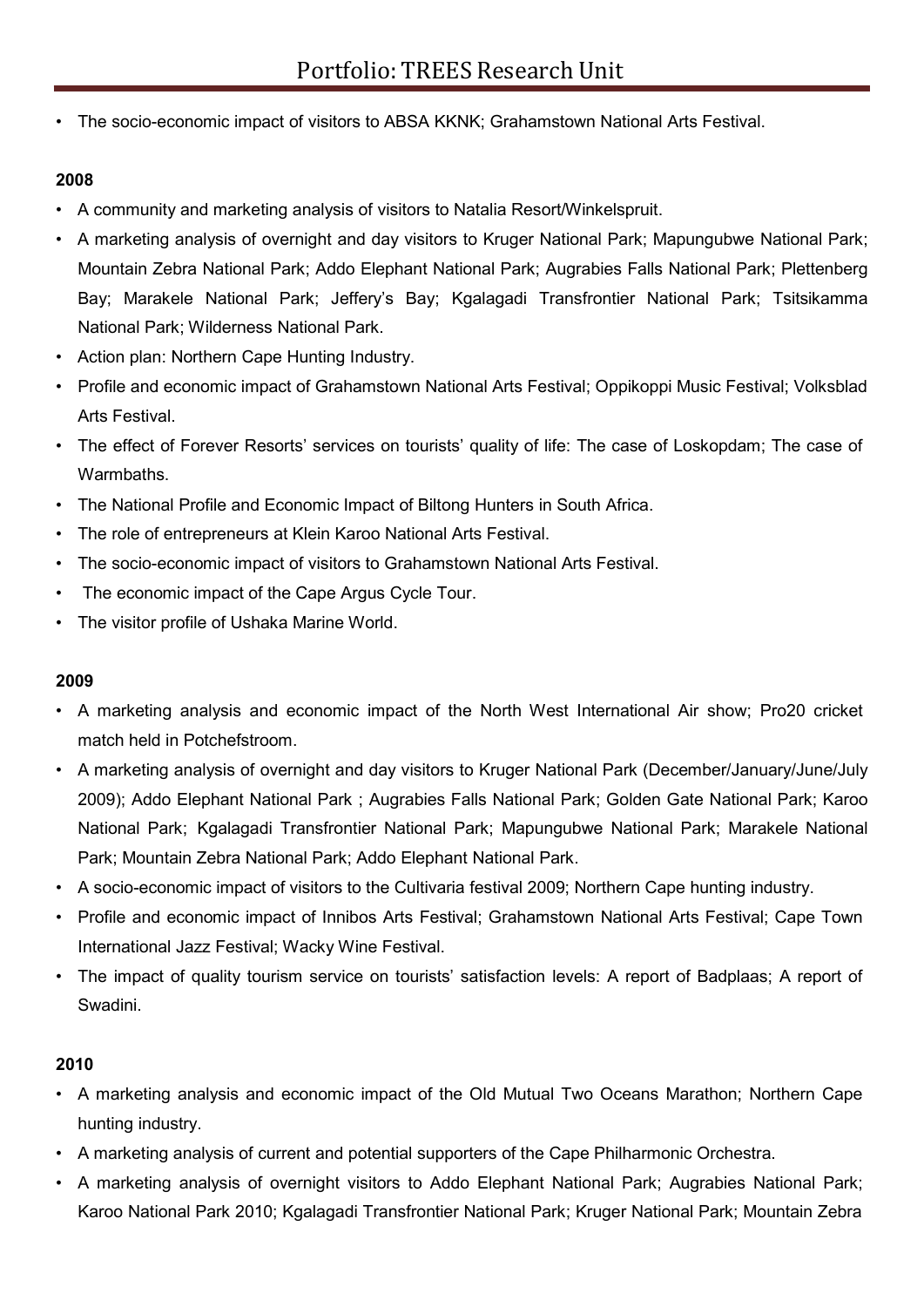National Park 2010; Bontebok National Park; Golden Gate Highlands National Park; Tsitsikamma National Park; Wilderness National Park and West Coast National Park..

- A marketing analysis of participants and spectators at the Midmar Mile 2010.
- A marketing analysis, economic and social impact of visitors to the Innibos Arts Festival 2010.
- Critical success factors in managing hotels in South Africa. Socio-economic impact of tourism: Potchefstroom.
- Interim Research Report Tongaat Huletts.
- National profile and economic impact of biltong hunters in South Africa 2010.
- Profile of visitors and economic impact of the Cape Town International Jazz Festival 2010.
- The socio-economic impact of the Kruger National Park; ABSA KKNK in Oudtshoorn 2010; Free-State hunting industry; Limpopo Province hunting industry.
- A marketing analysis and economic impact of John Cleese: The alimony tour in South Africa; Riverdance; Cape Town International Jazz Festival; Coldplay; Comrades Marathon 2011; Kings of Leon Concerts; Old Mutual Two Oceans Marathon 2011; The Script; U2 360° tour; WWE Smackdown; Neil Diamond Concerts: A tale of four cities; Roxette Concerts; James Blunt Concerts: A Case of two cities; Rain – A tribute to The Beatles; Wacky Wine festival 2011; Innibos Arts festival.
- A marketing analysis of attendees at the summer sunset concert at Kirstenbosch Botanical Gardens.
- An analysis of how green consumers are: A case of day visitors to Spier Wine Estate.
- Analysing the travel behaviour of visitors to Riverside Lifestyle Resort.
- Business Plan for the re-development of the Kghodwana Cultural Village. Mpumalanga Department of Culture, Sport and Recreation.
- Economic impact of the ZCC pilgrimage.
- National profile and economic impact of biltong hunters in South Africa 2011.
- Pricing framework for the accommodation sector in South Africa: A focus on supply.

- A marketing analysis and economic impact of John Cleese: The alimony tour in South Africa; Absa Cape Epic event; ABSA Kirkwood Wildlife festival 2012; Argus Pick and Pay Cycle tour 2012; Cape Town International Jazz Festival 2012; Comrades Marathon; Eagles; Il Divo concerts; Michael Bublé concerts; Moody Blues concerts; Old Mutual Two Oceans Marathon 2012; Roxette concerts; Steve Hofmeyr CD launch concerts 2012; Sting concerts; Wacky Wine festival; Usher concert.
- A marketing analysis of attendees at the Old Mutual summer sunset concerts of Hugh Masekela at Kirstenbosch Botanical Gardens 2012; Cape Philharmonic Orchestra at Kirstenbosch Botanical Gardens 2012; Phantom of the Opera 2012.
- A marketing analysis of day visitors to Agulhas National Park; Namaqua National Park; West Coast National Park.
- A marketing analysis of overnight visitors to Addo Elephant National Park (January 2012); Addo Elephant National Park (July 2012); Augrabies Falls National Park; Bontebok National Park; Golden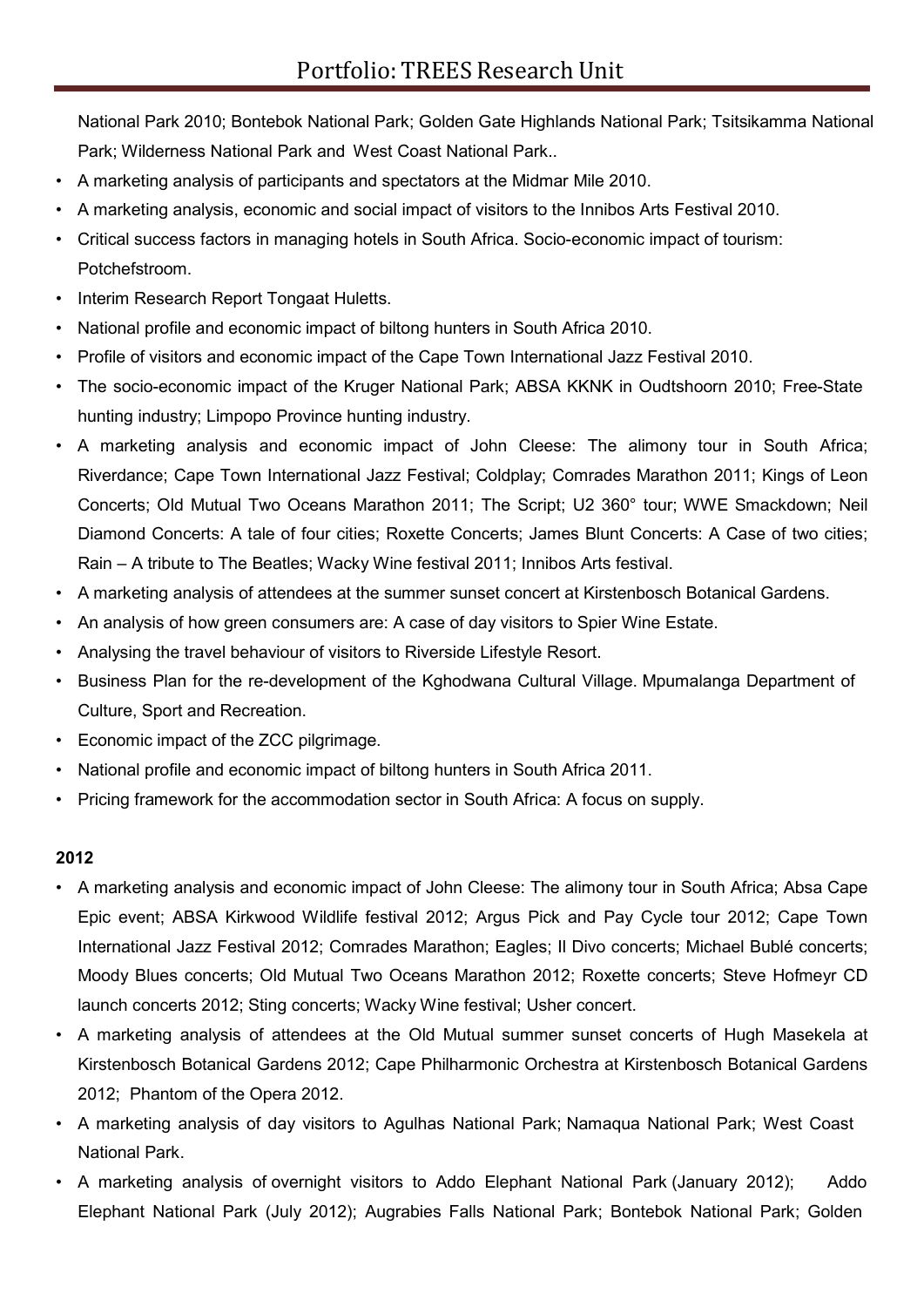Gate National Park; Karoo National Park 2012; Kgalagadi Transfrontier National Park 2012; Kruger National Park 2012; Mapungubwe National Park; Mountain Zebra National Park.

- A marketing analysis of participants and spectators of the Midmar Mile 2012.
- A social and environmental impact analysis of Scuba diving activities at Sodwana Bay.
- An analysis of visitors and exhibitors attending the Wedding Expo at the Coca Cola Dome
- Kirkwood Wildsfees: Effects on resident's quality of life.
- Venue selection behaviour of prospective brides and relationship quality between exhibitors and organisers of the Johannesburg Wedding Expo.
- Visitors' perceptions of the non-consumptive value of selected species and game-viewing experiences in South African National Park

### **2013**

- A marketing analysis and economic impact of Spec-Savers Ironman South Africa 2013; Adam Lambert Concerts; Bon Jovi concerts; the Cape Argus Pick 'n Pay Cycle Tour; Cape Argus Pick 'n Pay Cycle Tour 2013; Cape Town International Jazz Festival 2013; Celtic Woman Concerts; Dralion Cirque du Soleil performances; Harley Davidson Africa Bike Week 2013; Innibos Lowveld National Arts Festival 2013; Justin Bieber concerts; Lady Gaga concerts; Linkin Park concerts; Metallica concerts; Old Mutual Two Ocean Marathon 2013; Red Hot Chili Peppers concerts; Rodriguez concerts; Unlimited Dusi Canoe Marathon; Wacky Wine Festival 2013; World Wrestling Entertainment Live
- A marketing analysis and spending analysis of trophy hunters 2012 season.
- A marketing analysis of day visitors to Agulhas National Park 2012.
- A marketing analysis of overnight visitors to Bontebok National Park 2012; Kruger National Park 2012; Tsitsikamma National Park 2012; A Wilderness National Park 2012.
- National profile and economic impact of the biltong hunters in South Africa 2013.
- Profile of visitors to selected beaches and their perceptions concerning the Blue Flag programme.

- An exploration of possible activity developments at Golden Gate Highlands National Park 2013.
- A marketing analysis and economic impact of Spring Fiesta 2014; Bruce Springsteen concerts; Bryan Adams concerts; Cape Argus Pick n Pay Momentum Cycle Challenge 2014; Cape Town International Jazz Festival 2014; Dave Mathews Band concerts; Innibos Lowveld International Festival 2014; Joss Stone concert; KykNET & Robertson Wine Valley's Wacky Wine Weekend; Nickelback concerts; Nitro Circus Live events; Rihanna concerts; Santana concerts.
- A marketing analysis and socio-economic impact of the Winter Wonderland Festival in Gordon's Bay
- A marketing analysis of overnight visitors to Addo Elephant National Park November 2013.; Mokala National Park, April 2014; Richterveld National Park: Jul 2014; Tsitsikamma National Park, April 2014; Tankwa Karoo National Park: Aug 2014.
- A marketing analysis of spectators to a T20 international cricket match.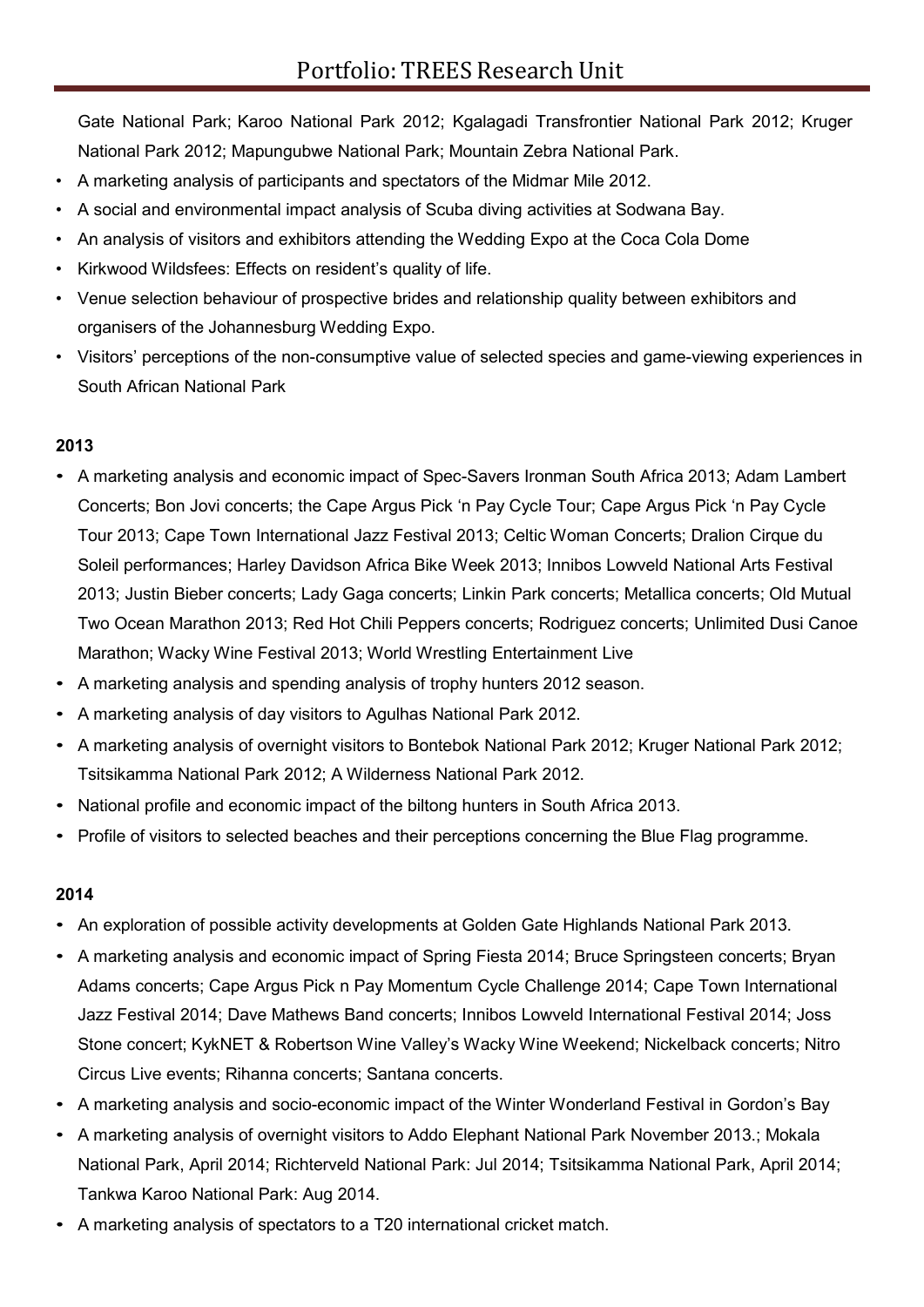- A marketing analysis of spectators to an international soccer match: South Africa vs. Brazil
- An analysis of the Kimberley Diamond Cup: Attendees, local business owners & community members.
- An evaluation of 4x4 overnight trails in South African National Parks.
- An understanding of the economic impact of beef and venison sales, 2014.
- Visitor perceptions regarding a hydroelectric power station at Augrabies Falls National Park.

### **2015**

- A marketing analysis of the One Republic concert; Samsung Rage Festival 2014; Kenny Rogers; Global Softech Sixes Tournament spectators 2014; Salute to the Sockeye Festival 2014 ; John Legend concerts.
- A marketing analysis of overnight visitors to Camdeboo National Park: March 2015; Mountain Zebra National Park: March 2015.
- A marketing analysis and economic impact of the Michael Bublé concerts 2015; Kimberley Diamond Cup 2014: Attendees, local businesses owners & community members.
- Adventure activity preferences of current and future South African National Park markets.
- An analysis of the tourism labour market in the North West Province.
- An analysis of the Kimberley Motor Show 2014: Attendees, local businesses owners & community members.
- An analysis of the Diamonds & Dorings Festival 2014: Attendees, local businesses owners & community members.
- Profitability of the Game Ranch industry ABSA

### **Books published**

- An introduction to conference tourism [M Saayman & E Slabbert (2002)]
- An introduction to sports tourism [M Saayman (2002)]
- An introduction to Urban Tourism [M Saayman (2002)]
- Ecotourism in action: Practical guidelines and principles [E Myburgh & M Saayman  $2^{nd}$  ed. (2002)]
- Ecotourism: Getting back to basics [M Saayman (2008; 2009)]
- En route with tourism [M Saayman (2007, 2000)]
- Guest House management in South Africa [M Saayman & E Slabbert (2003)]
- Hospitality, leisure and tourism management [M Saayman, (2002; 2008 & 2009)]
- Kom ons speel tradisioneel [M Saayman & E Myburgh (2000)]
- Managing game farms from a tourism perspective [P van der Merwe & M Saayman (2002; 2004)]
- Onderwysershandleiding Graad 10/11/12 [M Van Niekerk & M Saayman (2006)]
- Parks and recreation management in perspective [M Saayman (1999)]
- Practical guidelines for starting your own tourism business [L de Kock & M Saayman (1999)]
- Provincial Tourism Guides (All provinces) [M Saayman (Ed) (2003)]